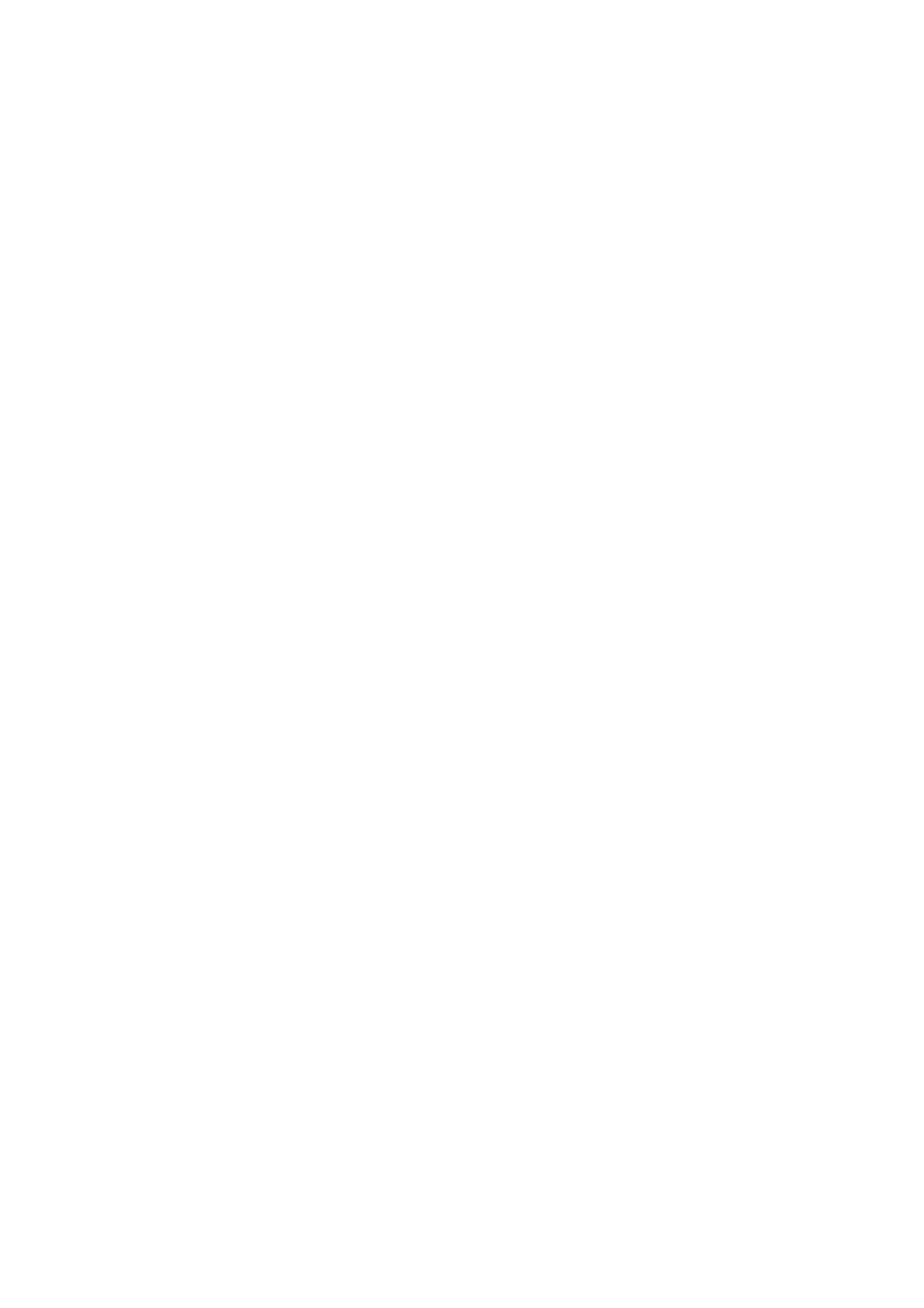## **BUSH FIRES ACT 1954 LOCAL GOVERNMENT ACT 1995**

SHIRE OF MORAWA

## **BUSH FIRE BRIGADES LOCAL LAW 2018**

## **CONTENTS**

#### **PART 1—PRELIMINARY**

- 1.1 Citation
- 1.2 Commencement
- 1.3 Application
- 1.4 Repeal
- 1.5 Definitions

#### **PART 2—ESTABLISHMENT OF BUSH FIRE BRIGADES**

- 2.1 Establishment of a bush fire brigade
- 2.2 Name and area of bush fire brigade
- 2.3 Objects of bush fire brigades
- 2.4 Chain of command during fire fighting activities
- 2.5 Existing bush fire brigades
- 2.6 Dissolution of bush fire brigade
- 2.7 New arrangement after dissolution

## **PART 3—ORGANISATION OF BUSH FIRE BRIGADES**

- 3.1 Local government responsible for structure
- 3.2 Appointment of bush fire control officers
- 3.3 Election and appointment of bush fire brigade officers
- 3.4 Managerial role of CBFCO
- 3.5 Duties of CBFCO and bush fire brigade officers
- 3.6 Training of officers

#### **PART 4—MEMBERSHIP**

- 4.1 Types of membership of bush fire brigade
- 4.2 Membership applications
- 4.3 Membership—review, refusal, suspension or termination
- 4.4 Right to object to or review of decision
- 4.5 Existing liabilities to continue
- 4.6 Disagreements

#### **PART 5—GENERAL**

- 5.1 Administration
- 5.2 Finances
- 5.3 Equipment
- 5.4 Consideration in the local government budget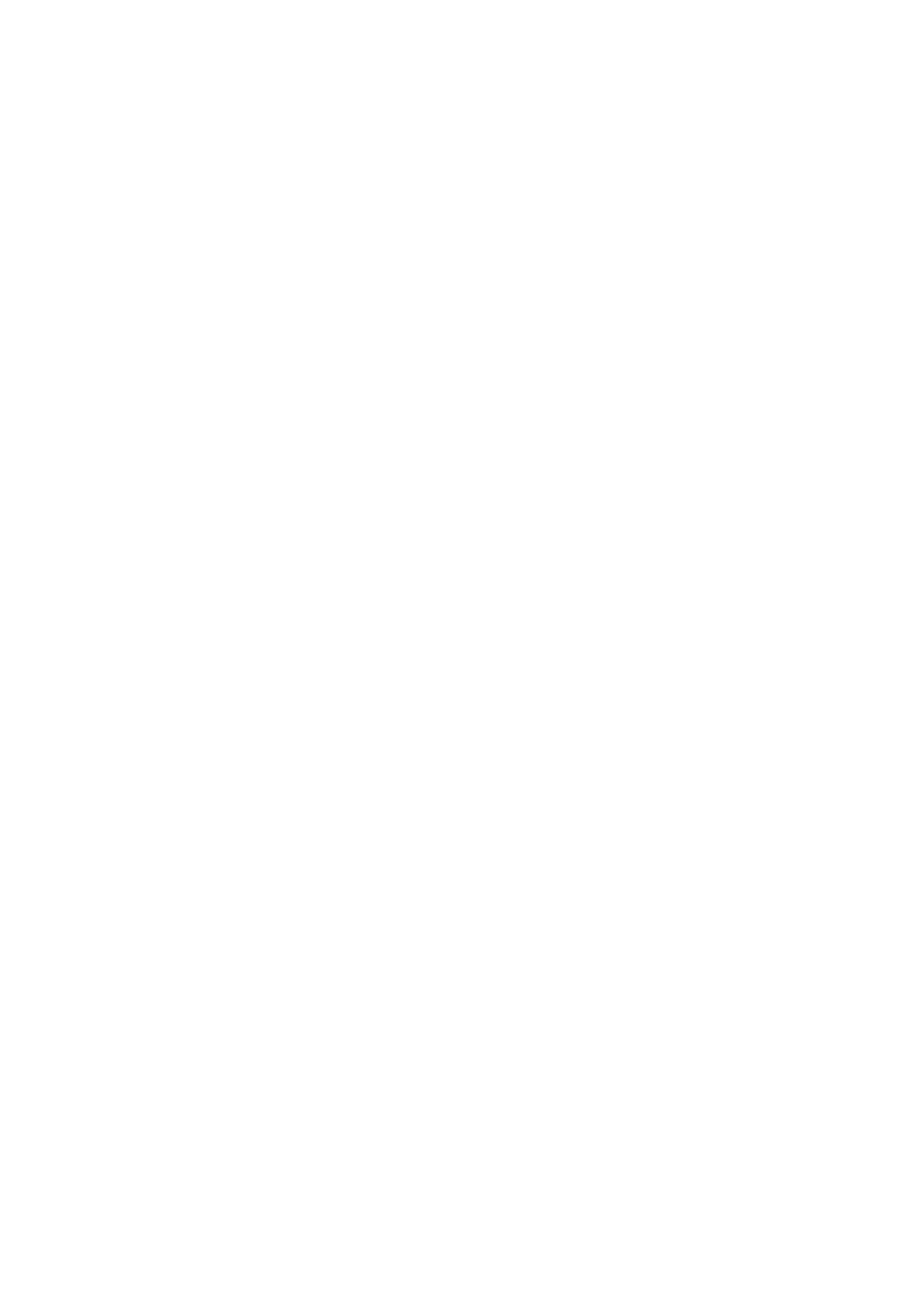## **BUSH FIRES ACT 1954 LOCAL GOVERNMENT ACT 1995**

SHIRE OF MORAWA

## **BUSH FIRE BRIGADES LOCAL LAW 2018**

Under the powers conferred by the *Bush Fires Act 1954,* the *Local Government Act 1995* and under all other powers enabling it, the Council of the Shire of Morawa resolved on 21 June 2018 to make the following local law.

#### **PART 1—PRELIMINARY**

#### **1.1 Citation**

This local law may be cited as the *Shire of Morawa Bush Fire Brigades Local Law 2018*.

#### **1.2 Commencement**

This local law will come into operation 14 days after its publication in the *Government Gazette*.

#### **1.3 Application**

This local law applies throughout the district.

#### **1.4 Repeal**

*The Municipality of the Shire of Morawa Firebreak By-laws* published in the *Government Gazette* on 31 December 1982 are repealed.

## **1.5 Definitions**

In this local law unless the context otherwise requires—

*Act* means the *Bush Fires Act 1954*;

- *bush fire brigade* has the meaning given to it in section 7 of the Act;
- *bush fire brigade area* has the meaning given to it in clause 2.2(b);
- **bush fire brigade member** means a volunteer fire fighter having current membership of a bush fire brigade;
- *bush fire brigade officer* means a person holding a position referred to in clause 3.3, irrespective of method of appointment to the position;
- **bush fire control officer** means a person appointed by the local government to exercise the powers of a bush fire control officer or bush fire officer in accordance with the Act and this local law;
- *Bush Fire Operating Procedures* means the Bush Fire Operating Procedures as may be adopted by the local government and amended from time to time;

*Captain* means the person holding or acting in that position in a bush fire brigade;

*CBFCO* means the Chief Bush Fire Control Officer;

*CEO* means the Chief Executive Officer of the local government;

*Council* means the Council of the local government;

*district* means the district of the local government;

*fire fighting activities* means all normal brigade activities relating to a live bush fire which is active in the district, and includes burning off, creating fire breaks and other methods for the control of bush fires;

*Lieutenant* means the person holding that position in a bush fire brigade;

*local government* means the Shire of Morawa;

*normal brigade activities* has the meaning given to it in section 35A of the Act;

*President* means President of the Council;

*Regulations* means Regulations made under the Act; and

*volunteer fire fighter* has the meaning given to it in section 35A of the Act.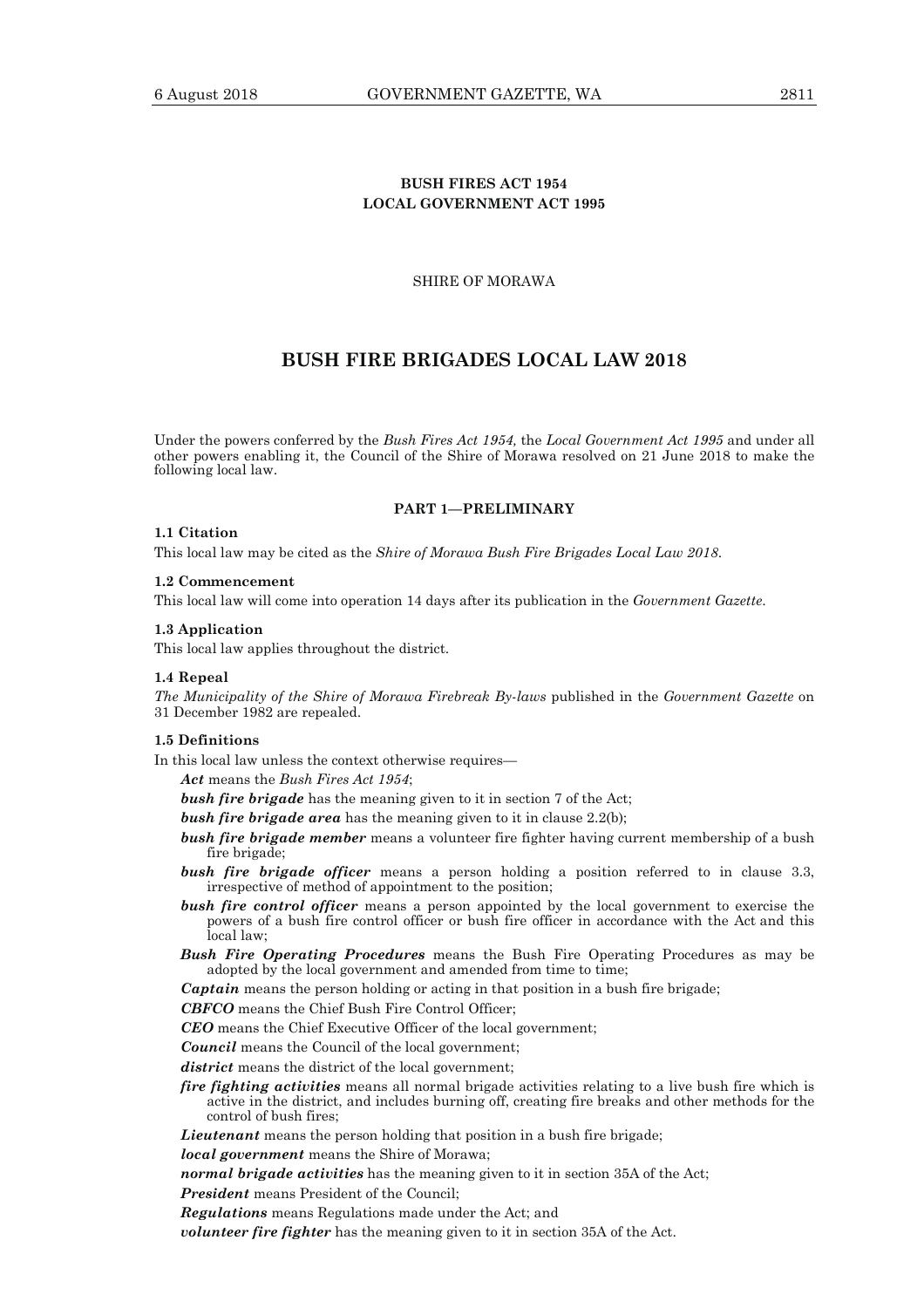## **PART 2—ESTABLISHMENT OF BUSH FIRE BRIGADES**

## **2.1 Establishment of a bush fire brigade**

(1) The local government may establish a bush fire brigade for the purpose of carrying out normal brigade activities.

(2) A bush fire brigade is established on the date of the local government's decision under subclause (1).

#### **2.2 Name and area of bush fire brigade**

On establishing a bush fire brigade under clause  $2.1(1)$  the local government is to-

- (a) give a name to the bush fire brigade; and
- (b) specify the area within the district in which the bush fire brigade is primarily responsible for carrying out the normal brigade activities.

#### **2.3 Objects of bush fire brigades**

The objects of the bush fire brigade are to carry out—

- (a) the normal brigade activities; and
- (b) the functions of the bush fire brigade which are specified in the Act, the Regulations and the local law.

## **2.4 Chain of command during fire fighting activities**

- (1) Subject to the Act, the chain of command to apply during normal brigade activities is—
	- (a) bush fire control officers in order of seniority;
	- (b) bush fire brigade officers in order of seniority; and
	- (c) all other volunteer fire fighters.

(2) The person in command has full control over other persons fighting the fire, and is to issue instructions as to the methods to be adopted by the volunteer fire fighters, and may exercise all the powers and duties provided for by the Act.

## **2.5 Existing bush fire brigades**

A bush fire brigade established prior to the day on which this local law comes into operation—

- (a) is to be taken to be a bush fire brigade established under and in accordance with this local law;
- (b) the provisions of this local law apply to the bush fire brigade save for clause 2.1; and
- (c) any rules governing the operation of the bush fire brigade are repealed and substituted with the provisions of this local law.

#### **2.6 Dissolution of bush fire brigade**

In accordance with section 41(3) of the Act, the local government may cancel the registration of a bush fire brigade if it is of the opinion that the bush fire brigade is not complying with the Act, this local law, or is not achieving the objectives for which it was established.

#### **2.7 New arrangement after dissolution**

If the local government cancels the registration of a bush fire brigade, alternative fire control arrangements are to be made in respect of the bush fire brigade area.

## **PART 3—ORGANISATION OF BUSH FIRE BRIGADES**

#### **3.1 Local government responsible for structure**

The local government is to ensure that there is an appropriate structure through which the organisation of bush fire brigades is maintained.

#### **3.2 Appointment of bush fire control officers**

(1) The local government may appoint bush fire control officers in their absolute discretion, and apply conditions as considered appropriate.

(2) Where only one person is appointed as a bush fire control officer, that person is the CBFCO for the purposes of this local law.

(3) Where more than one person is appointed as a bush fire control officer, the local government shall determine seniority as CBFCO, Deputy CBFCO, and further seniority as is considered appropriate.

(4) When considering the appointment of a person as a bush fire control officer, the local government is to have regard to the qualifications, training and experience which may be advisable to fill the position.

## **3.3 Election and appointment of bush fire brigade officers**

(1) Subject to subclause (2), the members of a bush fire brigade shall elect—

- (a) a Captain;
- (b) a first lieutenant;
- (c) a second lieutenant; and
- (d) any additional lieutenants or other officers considered appropriate for the effective management of normal brigade activities.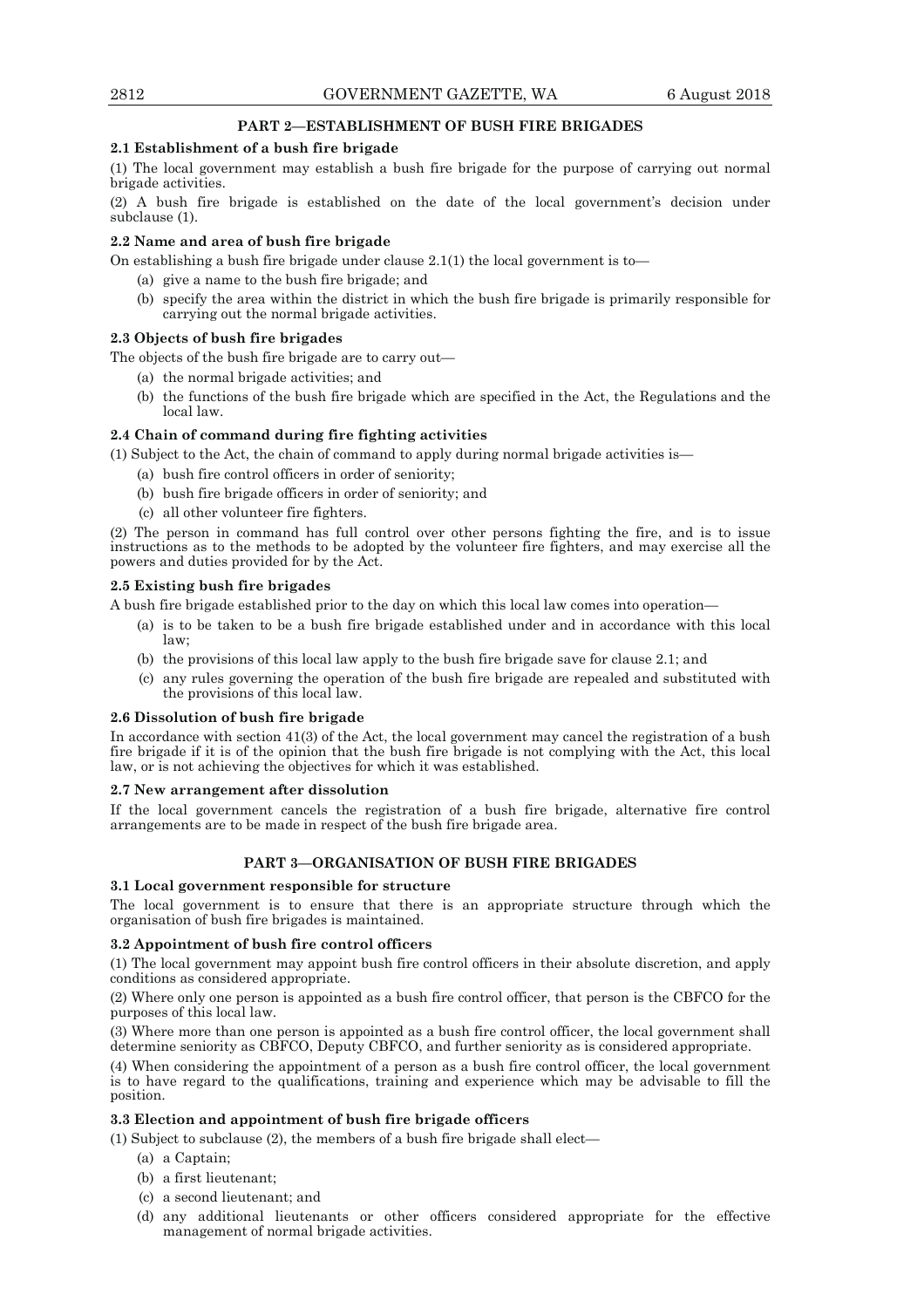(2) If the members of a bush fire brigade have not elected a bush fire brigade member to a position, the local government may make an appointment to the position as they see fit and as considered appropriate.

(3) When considering the election or appointment of persons to the positions in subclause (1), the bush fire brigade members or the local government as the case may be, are to have regard to the qualifications, training and experience which may be advisable to fill each position.

(4) The local government may remove any person elected or appointed from any position.

#### **3.4 Managerial role of CBFCO**

Subject to any directions by the local government the CBFCO has primary managerial responsibility for the organisation and maintenance of bush fire brigades.

#### **3.5 Duties of CBFCO and bush fire brigade officers**

The duties of the CBFCO and bush fire brigade offices include—

- (a) to provide leadership to bush fire brigades;
- (b) to monitor bush fire brigades' resourcing, equipment and training levels;
- (c) to liaise with the local government concerning fire prevention or fire suppression matters generally and directions to be issued by the local government to bush fire control officers (including those who issue permits to burn), bush fire brigades or bush fire brigade officers;
- (d) to ensure that lists of bush fire brigade members are maintained in accordance with clause 4.3;
- (e) to report annually to the local government the office bearers of the bush fire brigade in the form of Form 12 of the Regulations; and
- (f) to report to the local government prior to the local government's annual budget each year, for consideration and appropriate provision being made in the next budget, the status of a bush fire brigade's—
	- (i) training and readiness;
	- (ii) protective clothing;
	- (iii) equipment; and
	- (iv) vehicles and appliances.

#### **3.6 Training of officers**

(1) The local government is to supply each bush fire control officer and Captain with a copy of the Act, the Regulations, any Bush Fire Operating Procedures adopted, this local law and any other written laws which may be relevant to the performance of the bush fire brigade officers' functions, and any amendments made from time to time.

(2) Bush fire control officers are to complete a Bush Fire Control Officers course conducted by an organisation approved by the CEO, within 12 months of commencement of this local laws or appointment, unless a course has been completed within the 4 years prior to commencement of this local law or appointment as a bush fire control officer.

(3) Bush fire control officers are required to complete a bush fire control officers course or a bush fire control officers refresher course at least once every 5 years.

## **PART 4—MEMBERSHIP**

#### **4.1 Types of membership of bush fire brigade**

(1) The membership of a bush fire brigade consists of volunteer fire fighters.

(2) Registration as a volunteer fire fighter does not commit the person to participating in all normal brigade activities.

#### **4.2 Membership applications**

The decision on an application for admission of member, with or without conditions or restrictions, may be made by—

- (a) either the Captain or CBFCO; jointly with
- (b) either the CEO or President.

#### **4.3 Membership—review, refusal, suspension or termination**

(1) Not later than 30 April in each year, the Captain is to review the membership and report to the CEO and CBFCO the name and contact details of each bush fire brigade member.

(2) If circumstances warrant, membership of the bush fire brigade may be refused or suspended at any time for a period considered appropriate.

(3) Membership of the bush fire brigade terminates if the member—

- (a) dies;
- (b) gives written notice of resignation to the Captain or CEO;
- (c) is permanently incapacitated by mental or physical ill-health; or
- (d) is no longer a resident or landowner or a landowner of occupier in the district, or for other sufficient reason.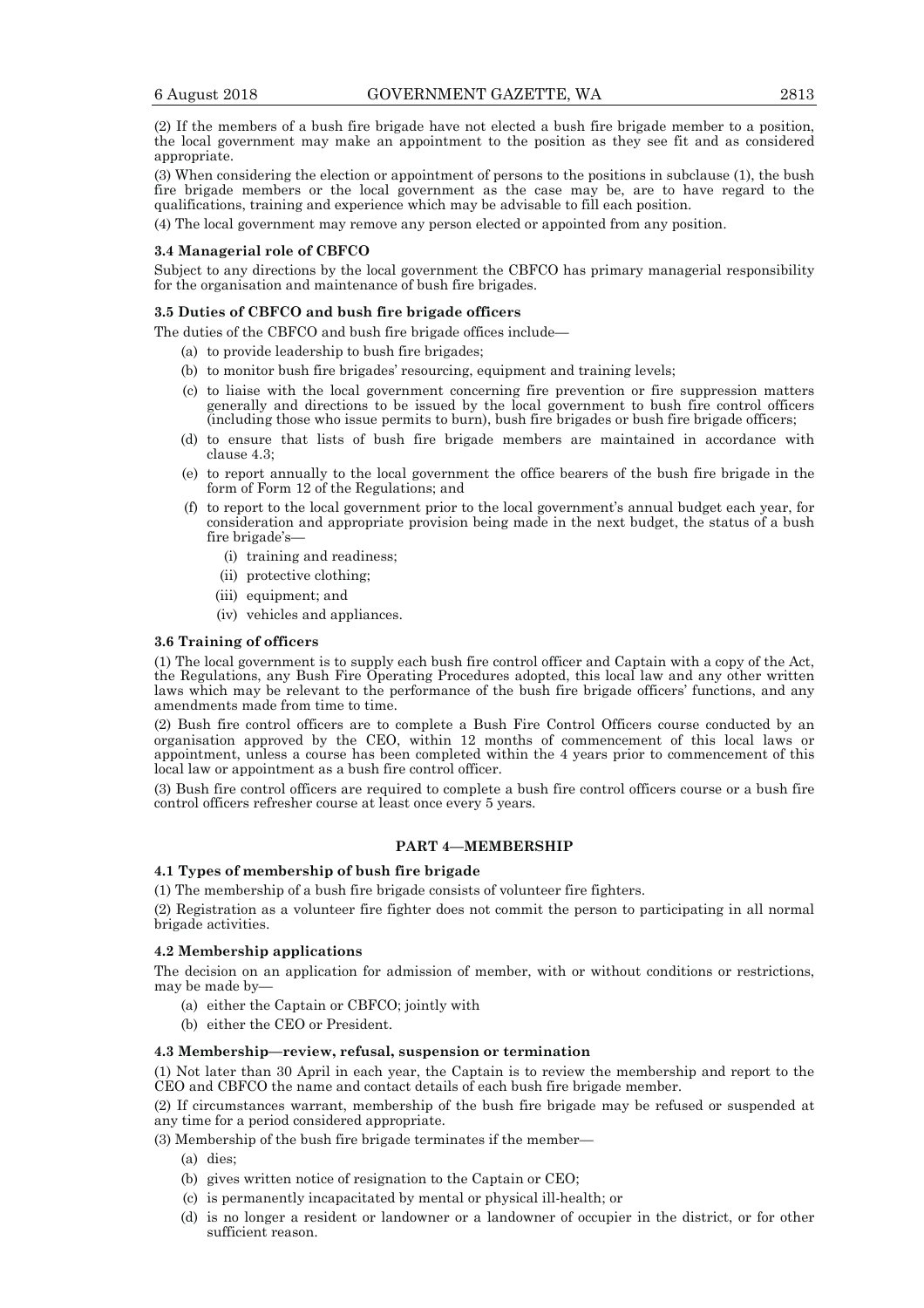(4) A decision under subclause  $(2)$ ,  $(3)(c)$  or  $(d)$  is to be made by-

- (a) either the Captain or CBFCO; jointly with
- (b) either the CEO or President.

(5) Where a decision under subclause (2), (3)(c) or (3)(d) is unable to be agreed, the matter is to be referred to Council, whose decision shall be final.

(6) Members are eligible to reapply where membership has ceased for any reason.

#### **4.4 Right to object to or review of decision**

(1) If an application for membership is refused under clause 4.2, the CEO is to notify the applicant in writing as soon as practicable after the decision is made, of—

- (a) the reasons for the refusal; and
- (b) the right to object to the local government within 14 days of the date of notice.

(2) If it is proposed that bush fire brigade member is to be suspended under clause 4.3(2) or terminated under clause 4.3(3)(c) or (d), the CEO is to notify the bush fire brigade member in writing as soon as practicable after the decision is made, of—

- (a) the reasons for the intention to suspend or terminate the bush fire brigade member;
- (b) the opportunity to respond and answer any matters which might give grounds for suspension or dismissal—
	- (i) in person or in writing to the CEO; or
	- (ii) to meet with a minimum of any three of the Captain, CBFCO, CEO; or President; and
- (c) the right to object to the local government within 14 days of the date of notice, or such other time as may be agreed.

(3) The decisions of any meeting in accordance with subclause  $(2)(b)(ii)$  of a bush fire brigade member with a minimum of any three of the Captain, CBFCO, CEO; or President—

- (a) are to be made by simple majority; and
- (b) may revoke, vary or confirm the original decision to suspend or terminate the bush fire brigade member.

(4) The bush fire brigade member is to be notified in writing as soon as practical after a decision under subclause (3) is made, of—

- (a) the decision and the reasons for the decision; and
- (b) the right to object to the local government within 14 days of the date of notice.

(5) The local government may dispose of an objection by—

- (a) dismissing the objection;
- (b) varying the decision objected to; or
- (c) revoking the decision objected to, with or without—
	- (i) substituting for it another decision; or
	- (ii) referring the matter, with or without directions, for another decision by a minimum of any three of the Captain, CBFCO, CEO; or President.

(6) The local government shall give written advice of the decision made under subclause (5) to the person.

#### **4.5 Existing liabilities to continue**

The resignation, suspension or termination of a member under clause 4.3 does not affect any liability of the bush fire brigade member arising prior to the date of resignation, suspension or termination of membership.

#### **4.6 Disagreements**

(1) Any disagreement between bush brigade members regarding normal brigade activities may be referred to the Captain.

(2) Where a disagreement in subclause (1) is considered by the Captain to be of importance to the interests of the bush fire brigade, then the Captain is to refer the disagreement to the CBFCO or to the Council.

(3) Where a disagreement is referred to the CBFCO, the CBFCO may—

- (a) determine the disagreement; or
- (b) refer the matter to the Council.

(4) The Council is the final authority on matters affecting the bush fire brigade, and may resolve any disagreement referred to it.

## **PART 5—GENERAL**

#### **5.1 Administration**

All administrative matters of a bush fire brigade are to be managed by the local government, other than bush fire brigade specific internal arrangements.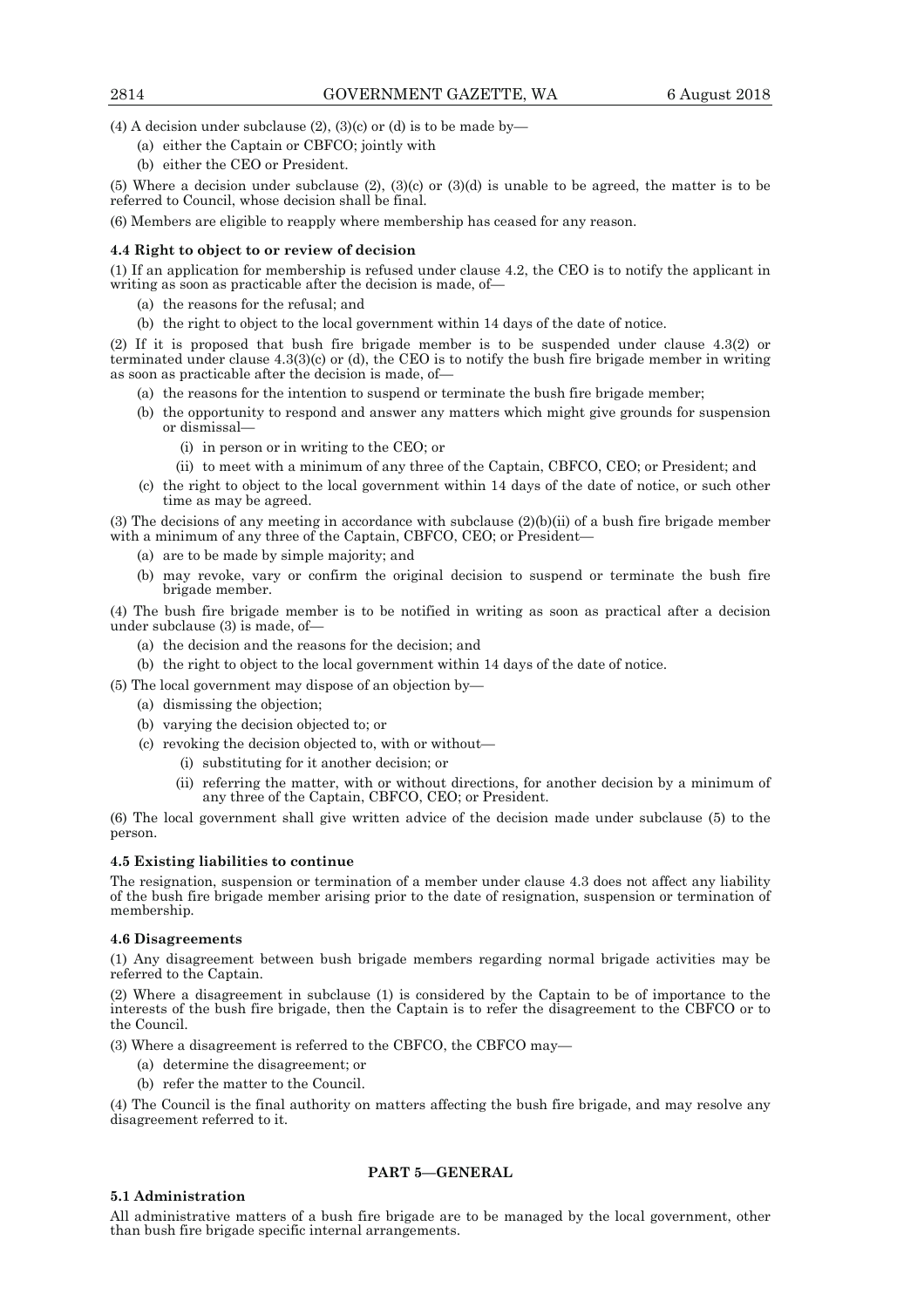## **5.2 Finances**

All financial matters of a bush fire brigade are to be managed by the local government, other than bush fire brigade specific internal arrangements.

#### **5.3 Equipment**

All equipment purchased by the local government is the property of, and shall be insured by, the local government.

#### **5.4 Consideration in the local government budget**

In addition to funding made available through emergency services grants, the local government may provide further funding depending upon the assessment of budget priorities for the year in question.

————

Dated: 6 July 2018.

The Common Seal of the Shire of Morawa was affixed by authority of a resolution of Council in the presence of—

> K. J. CHAPPEL, President. C. P .M. LINNELL, Chief Executive Officer.

———————————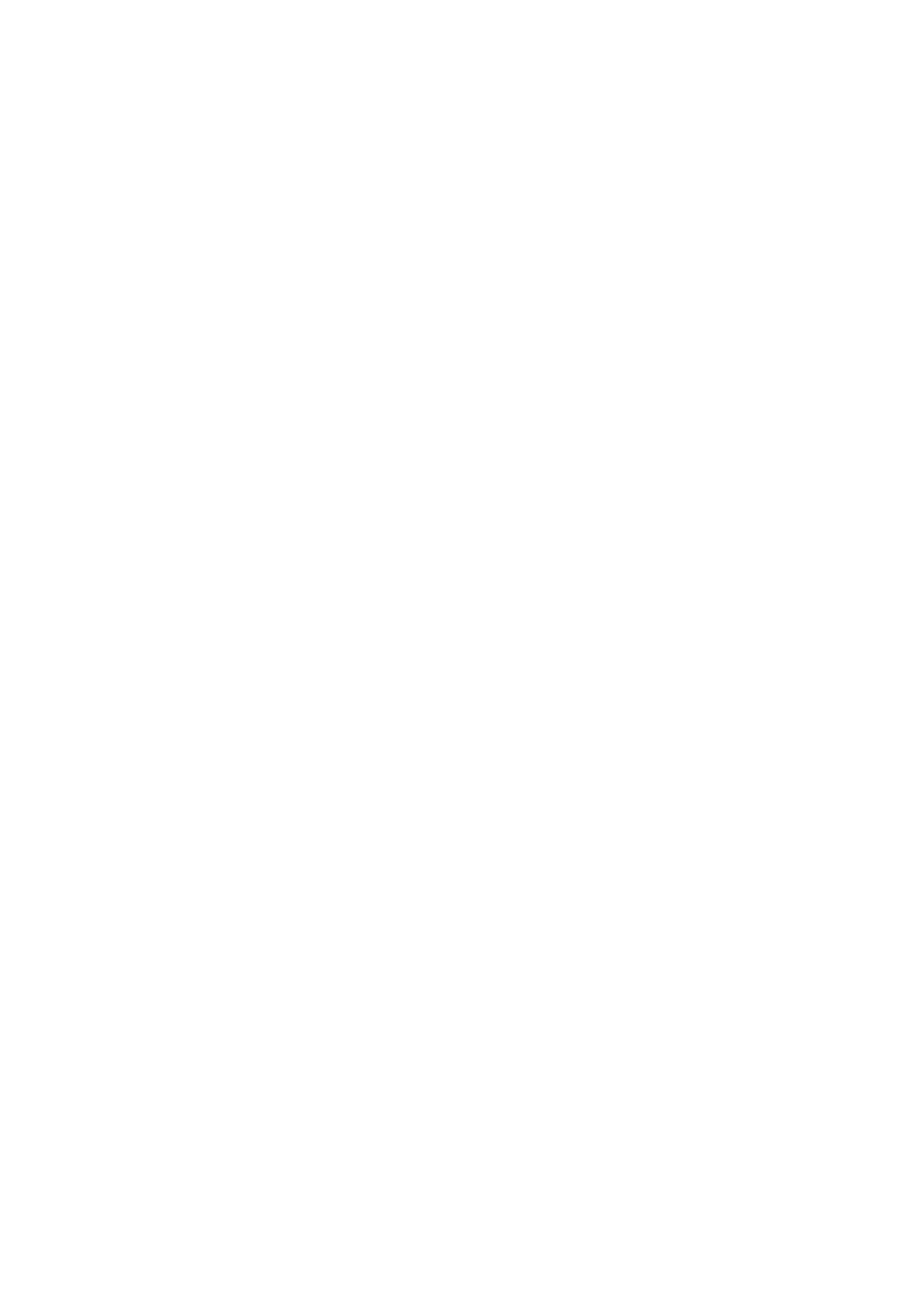## **LOCAL GOVERNMENT ACT 1995**

## SHIRE OF MORAWA

## **EXTRACTIVE INDUSTRIES LOCAL LAW 2018**

#### **CONTENTS**

## **PART 1—PRELIMINARY**

- 1.1 Citation
- 1.2 Commencement
- 1.3 Application
- 1.4 Repeal
- 1.5 Transitional provisions
	- 1.6 Definitions

## **PART 2—REQUIREMENT FOR LICENCE**

2.1 Extractive industries prohibited without licence

#### **PART 3—APPLICATION REQUIREMENTS**

- 3.1 Applicant to advertise proposal
- 3.2 Application for licence
- 3.3 Plan of excavation site
- 3.4 Works and excavation program
- 3.5 Rehabilitation and decommissioning program
- 3.6 Certificate of a licensed surveyor
- 3.7 Security for restoration of excavation site and for road infrastructure

## **PART 4—LICENCING**

- 4.1 When an application may be determined
- 4.2 Determination of application
- 4.3 Conditions which may be imposed
- 4.4 Variation of conditions
- 4.5 Transport of materials
- 4.6 Renewal of licence
- 4.7 Variation of licence
	- 4.8 Transfer of licence
	- 4.9 Cancellation of licence by the local government

## **PART 5—LIMITATIONS, OBLIGATIONS AND PROHIBITIONS ON LICENSEE**

- 5.1 Obligations of the licensee
- 5.2 Limits on excavation near boundary
- 5.3 Prohibitions
- 5.4 Blasting

#### **PART 6—CESSATION OF OPERATIONS**

- 6.1 Notice of cessation of operations by licensee
- 6.2 Cessation of operations—permanent
- 6.3 Cessation of operation—temporary
	- 6.4 Works to be carried out on cessation of operations

## **PART 7—MISCELLANEOUS**

- 7.1 Public liability
- *7.2 Mines Safety and Inspection Act 1994* and *Environmental Protection Act 1986*
- 7.3 Annual licence fee
- 7.4 Use of secured sum by the local government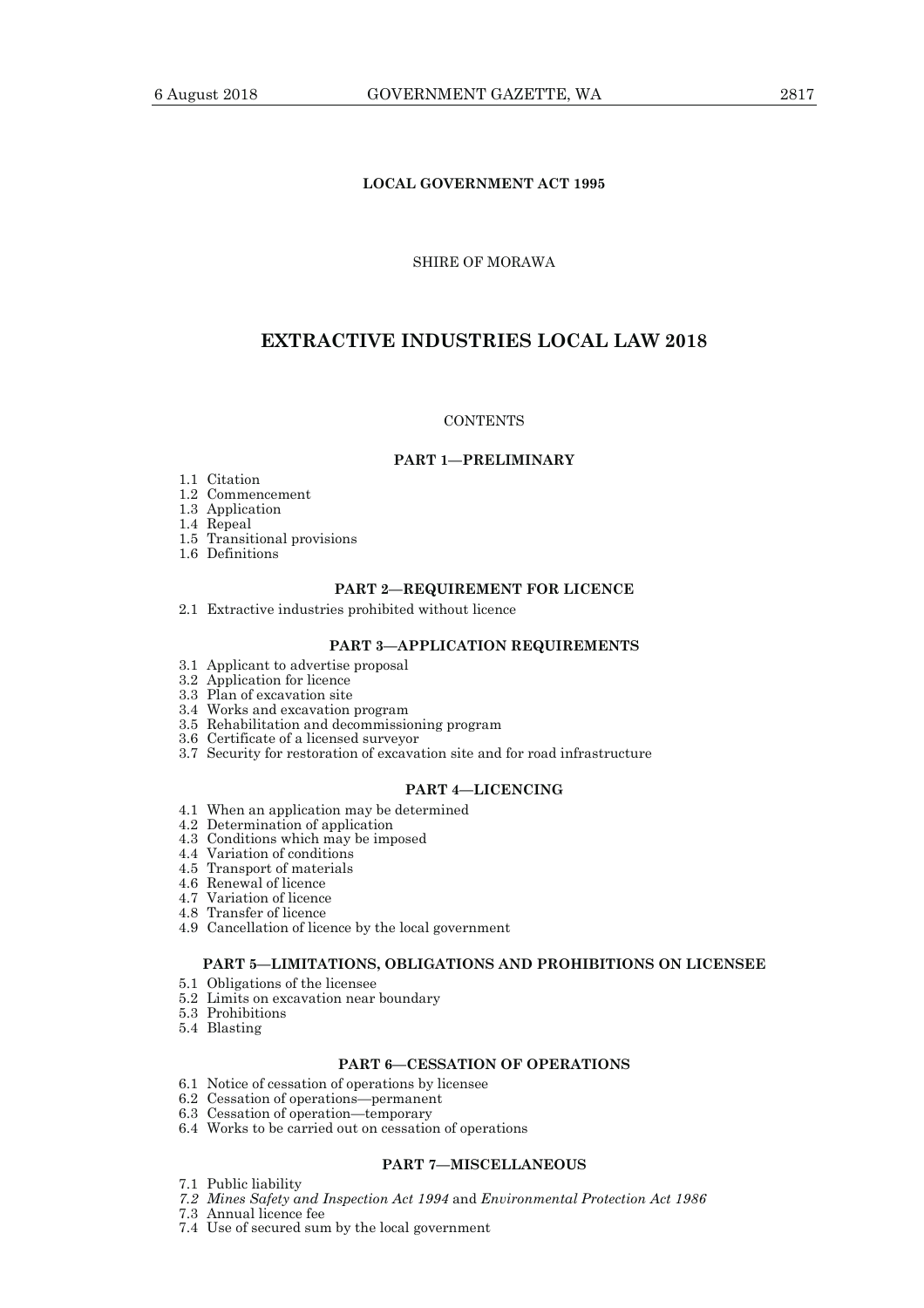## **PART 8—NOTICES**

- 8.1 Notice to remedy non-compliance
- 8.2 Notice requirements
- 8.3 Local government may undertake requirements of notice
- 8.4 Offence to fail to comply with notice

## **PART 9—OBJECTIONS AND REVIEW**

9.1 Objection and review rights

## **PART 10—OFFENCES AND PENALTIES**

- 10.1 Offences
- 10.2 General penalty
- 10.3 Modified penalties
- 10.4 Forms

## **SCHEDULE—PRESCRIBED OFFENCES**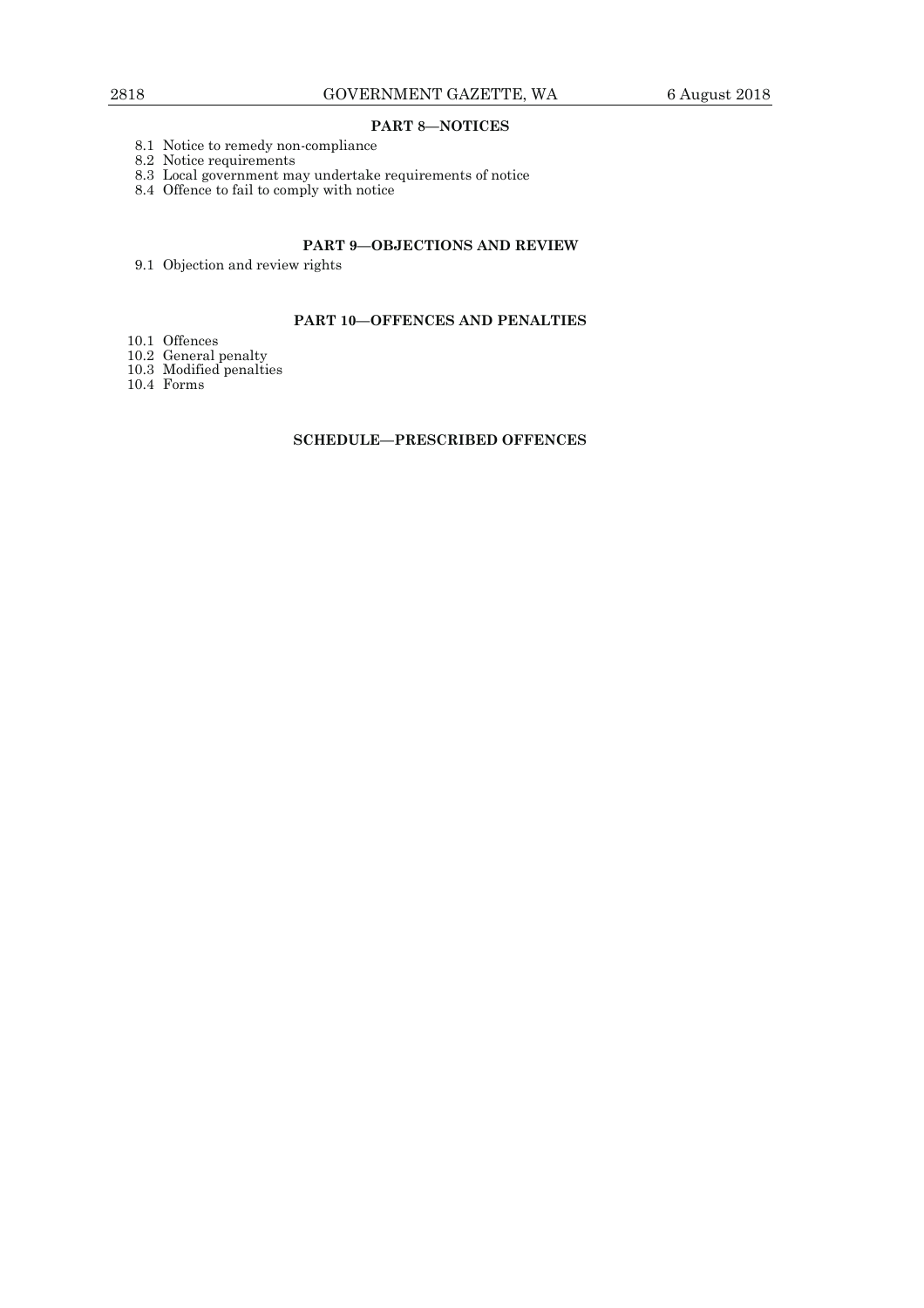## SHIRE OF MORAWA

**LOCAL GOVERNMENT ACT 1995** 

## **EXTRACTIVE INDUSTRIES LOCAL LAW 2018**

Under the powers conferred by the *Local Government Act 1995* and under all other powers enabling it, the Council of the Shire of Morawa resolved on 21 June 2018 to make the following local law.

## **PART 1—PRELIMINARY**

#### **1.1 Citation**

This local law may be cited as the *Shire of Morawa Extractive Industries Local Law 2018*.

#### **1.2 Commencement**

This local law comes into operation 14 days after the date of its publication in the *Government Gazette*.

#### **1.3 Application**

The provisions of this local law—

- (a) subject to paragraphs (b), (c) and  $(d)$ 
	- (i) apply and have force and effect throughout the whole of the district;
	- (ii) apply to every excavation whether commenced prior to or following the coming into operation of this local law; and
	- (iii) apply to a previous licence as if it was issued under this local law;
- (b) do not apply to the extraction of minerals under the *Mining Act 1978*;
- (c) do not apply to the carrying on of an extractive industry on Crown land; and
- (d) do not apply to the carrying on of an extractive industry on land by the owner or occupier of that land for use on that land.

#### **1.4 Repeal**

The *Shire of Morawa Extractive Industries Local Law 2008* as published in the *Government Gazette*  on 16 July 2008, is repealed.

#### **1.5 Transitional provisions**

(1) Within 90 days of commencement of this local law or within 90 days of the date of the annual licence fee of a previous licence becoming due and payable (under clause 7.3), the local government may in respect of the licence—

- (a) vary or delete a condition; or
- (b) impose one or more other conditions, as specified in clause 4.3(2).

(2) A condition that is varied, deleted or imposed under subclause (1) does not become effective until 90 days (or longer period that is specified by the local government) after written notice of the condition is given by the local government to the licensee.

#### **1.6 Definitions**

In this local law unless the context otherwise requires—

*Act* means the *Local Government Act 1995*;

- *application for licence* includes application to renew, transfer, vary or cancel a licence as the context requires;
- *authorised person* means a person appointed by the local government to perform all or any of the functions conferred on an authorised person under this local law;
- *carry on an extractive industry* means quarrying and excavating for stone, gravel, sand and other material, and the transporting of the material off the site, but excludes extractive activities undertaken by statutory authorities;
- *CEO* means the Chief Executive Officer of the local government;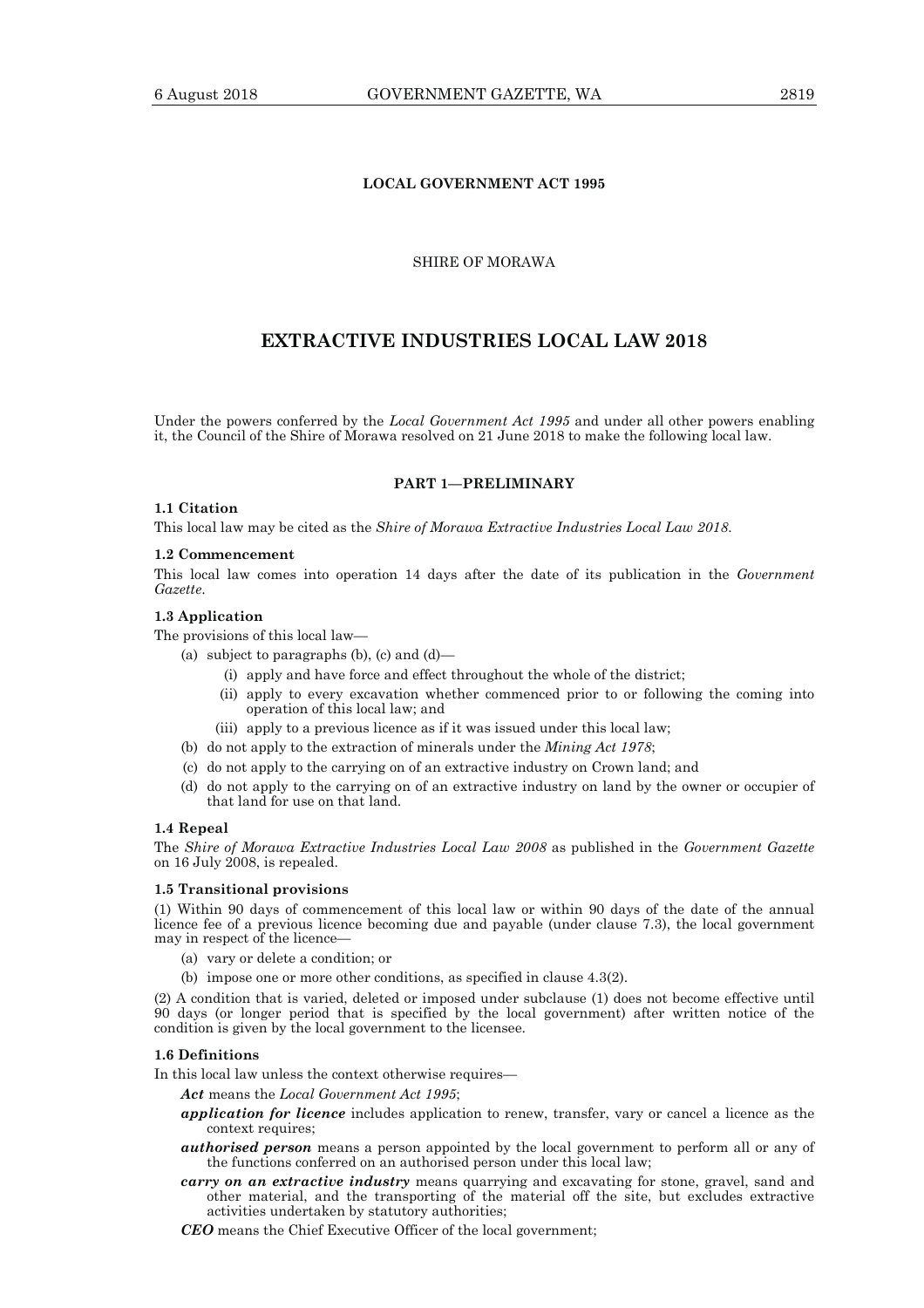*cessation of operations* means termination of activities associated with the extraction and transport of the materials whether permanent or temporary, but does not include activities under clauses 6.3 for the care and maintenance of the site, or clause 6.4.

*district* means the district of the Shire of Morawa;

*excavation* includes quarry;

*infringement notice* means the notice referred to in clause 10.4(a);

*land*, unless the context requires otherwise, means the land on which the applicant proposes carrying on the extractive industry to which the licence application relates, and includes adjoining lots or locations in the same occupation or ownership;

*licence* means a licence issued under this local law and a previous licence;

*licensee* means the person named in the licence as the licensee;

*local government* means the Shire of Morawa*;* 

*local planning scheme* means a planning scheme of the local government made under the *Planning and Development Act 2005;*

*owner* has the meaning given to it in section 1.4 of the Act;

*occupier* has the meaning given to it in section 1.4 of the Act;

*person* does not include the local government;

*planning approval* means an approval for a development or a land use that is issued under a local planning scheme administered by the local government;

*previous licence* means a licence that is in force at the date of commencement of this local law;

*Schedule* means a schedule to this local law;

- *secured sum* means the sum required to be paid or the amount of a bond, bank guarantee or other security under clause 3.7;
- *set fee* means a fee determined by the local government in accordance with sections 6.16 to 6.19 of the Act;

site means the land specified by the local government in a licence;

*thoroughfare* has the meaning given to it in section 1.4 of the Act; and

*transferee* means a person who applies for the transfer of a licence to her or him under clause 4.8.

## **PART 2—REQUIREMENT FOR LICENCE**

#### **2.1 Extractive industries prohibited without licence**

A person must not carry on an extractive industry—

- (a) unless the person is the holder of a valid and current licence; and
- (b) otherwise than in accordance with any terms and conditions set out in, or applying in respect of, the licence.

## **PART 3—APPLICATION REQUIREMENTS**

## **3.1 Applicant to advertise proposal**

(1) Unless the local government first approves otherwise, a person seeking the issue of a licence shall, before making an application for a licence—

- (a) forward a notice to—
	- (i) the owners and occupiers of all land adjoining the land upon which it is proposed to excavate, or within an area determined by the local government as likely to be affected by the granting of a licence; and
	- (ii) every authority or person having control or jurisdiction over any of the things referred to in clause  $3.3(1)(g)$  and (h) within 500 metres from the boundaries of the land, or within an area determined by the local government as likely to be affected by the granting of a licence; and
- (b) as soon as practicable after complying with the requirements of paragraph (a)—
	- (i) forward a copy of the notice to the CEO; and
	- (ii) publish the notice in a newspaper circulating in the area in which the proposed excavation is located.

(2) The information contained in the notice referred to in subclause (1) shall include but is not limited to—

- (a) particulars of the proposed excavation; and
- (b) inviting objections or comments to be made to the CEO within 21 days of date of receipt of the notice.
- (3) The local government may undertake a public consultation process including but not limited to— (a) provision of information by mail or similar;
	- (b) electronically through a website or similar; and
	- (c) public meetings.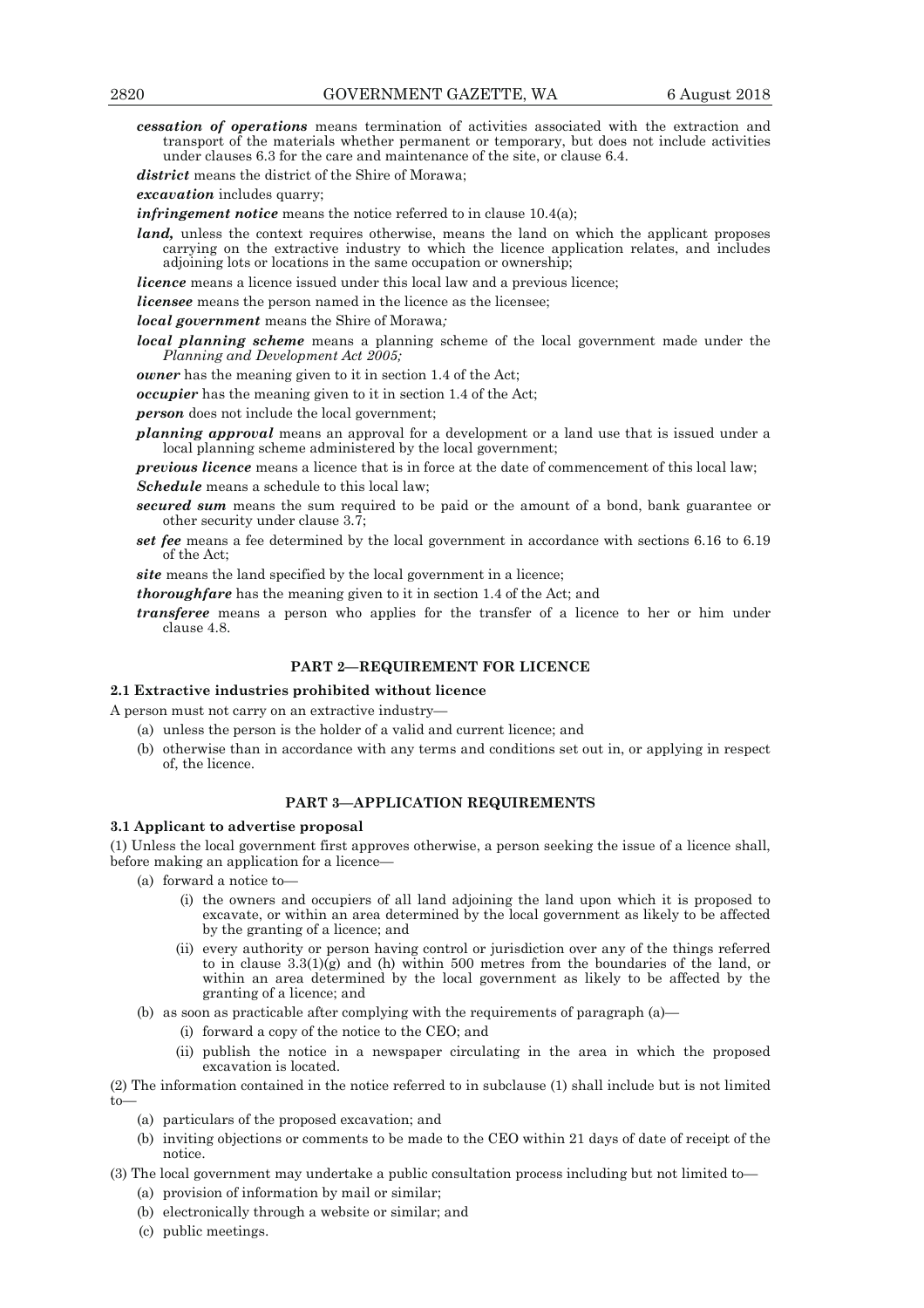(4) The local government may, within 14 days after receiving a copy of a notice referred to in subclause (1), cause to be displayed, or require the proposed applicant to display, in a prominent position on the land one or more notices—

- (a) in a form approved by the local government;
- (b) the content, size, construction and position of which have been approved by the local government;
- (c) specifying particulars of the proposed excavation; and
- (d) inviting objections or comments within 21 days from the placement of the notice.

#### **3.2 Application for licence**

- (1) An application for a licence shall—
	- (a) be made in writing;
	- (b) state—
		- (i) name of person or company for whom the application is being lodged;
		- (ii) name of primary contact person for the company and in relation to the application;
		- (iii) telephone, mobile phone and email contact details; and
		- (iv) postal and street address.
	- (c) be accompanied by—
		- (i) the set fee;
		- (ii) a current certificate of currency for public liability policy in accordance with clause 7.1;
		- (iii) the consent in writing to the application from the owner of the excavation site; and
		- (iv) a copy of the planning approval for an extractive industry to be conducted on the land;
	- (d) include any information that the local government may reasonably require; and
	- (e) be signed by the applicant.

(2) An application for a licence must be lodged with the local government together with details of the proposed excavation, including but not limited to—

- (a) a plan of the excavation site in accordance with clause 3.3;
- (b) a works and excavation program in accordance with clause 3.4;
- (c) a rehabilitation and decommissioning program in accordance with clause 3.5;
- (d) evidence that a datum peg has been established on the land related to a point approved by the local government on the surface of a constructed public thoroughfare or such other land in the vicinity;
- (e) a certificate from a licensed surveyor;
- (f) evidence that the requirements of clause  $3.1(1)$ , (3) and (4) have been carried out;
- (g) copies of all land use planning approvals required under any planning legislation;
- (h) copies of any environmental approval required under any environmental legislation;
- (i) copies of any geotechnical information relating to the excavation site;
- (j) evidence that an application for a clearing permit has been lodged with the Department of Water and Environmental Regulation if that is required under regulation 5 of the *Environmental Protection (Clearing of Native Vegetation) Regulations 2004*; and
- (k) any other information that the local government may reasonably require.

(3) The application under subclause (1) and detailed information under subclause (2) shall consist of one signed paper copy and an electronic copy.

(4) The local government may exempt a person making an application for a licence from supplying any of the data specified in subclause  $(2)(c)$ ,  $(d)$ ,  $(e)$  or  $(i)$ , where-

- (a) the surface area does not exceed 2000 square metres; and
- (b) the material to be extracted from the proposed excavation does not exceed 2000 cubic metres.

#### **3.3 Plan of excavation site**

(1) The plan referred to in clause  $3.2(2)(a)$  shall be in a scale of between 1:500 and 1:2000 showing—

- (a) the existing and proposed land contours based on the Australian Height Datum and plotted at one metre contour intervals;
- (b) the land on which the excavation site is to be located;
- (c) the external surface dimensions of the land;
- (d) the location and depth of the existing and proposed excavation of the land;
- (e) the location of existing and proposed thoroughfares or other means of vehicle access to and egress from the land and to public thoroughfares in the vicinity of the land;
- (f) the location of buildings, treatment plant, tanks and other improvements and developments existing on, approved for or proposed in respect of the land;
- (g) the location of existing infrastructure services including but not limited to powerlines and communication cables, and any associated poles or pylons, sewers, pipelines, reserves, bridges, railway lines and registered grants of easement or other encumbrances over, on, under or adjacent to or in the vicinity of the land;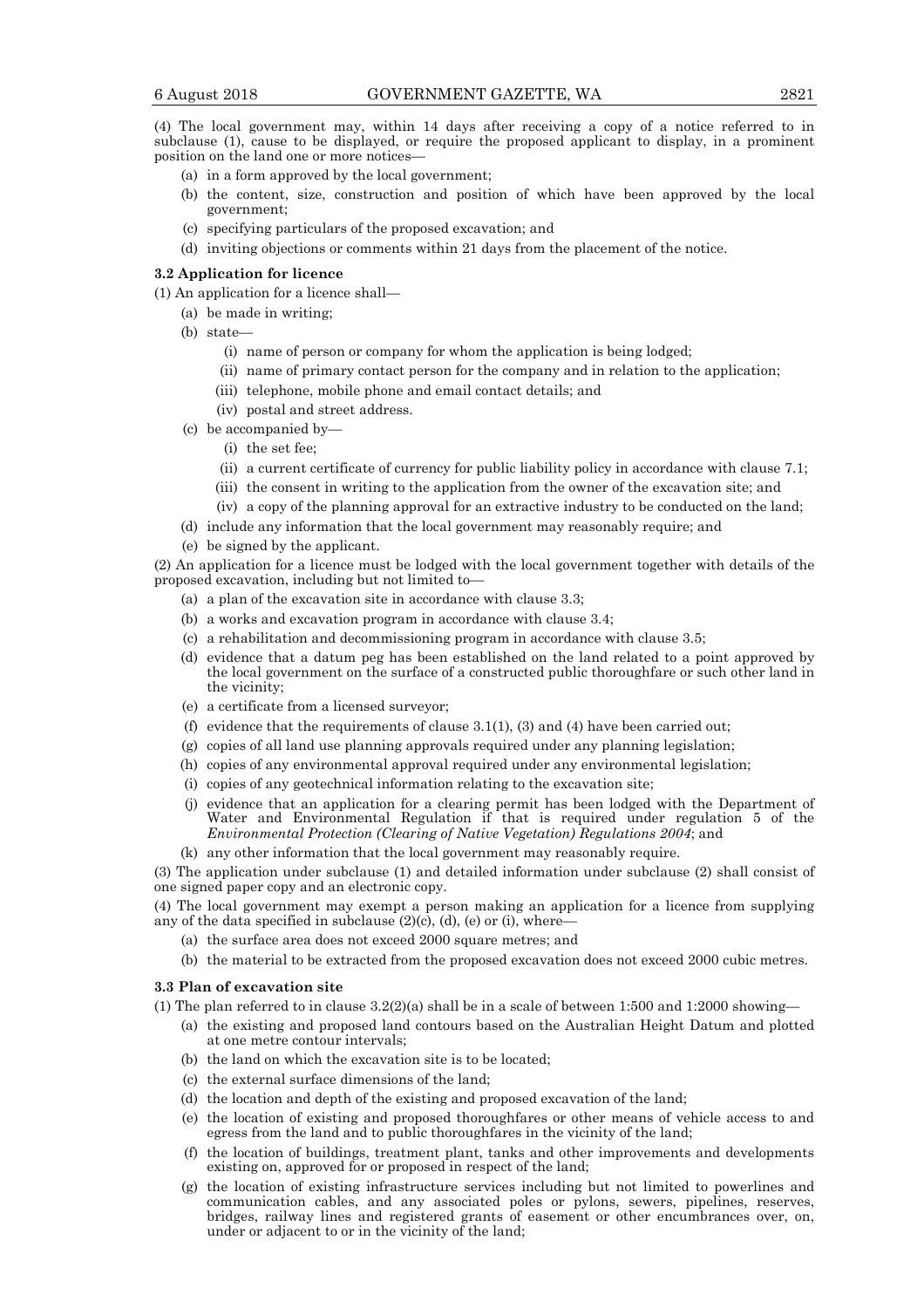- (h) the location of all existing bores, dams, watercourses, drains or sumps on or adjacent to the land;
- (i) the location and description of existing and proposed fences, gates and warning signs around the land; and
- (j) the location of the areas proposed to be used for stockpiling excavated material, treated material, overburden and soil storage on the land and elsewhere.

(2) All survey data supplied by an applicant for the purpose of subclause (1) shall comply with Australian Height Datum and Australian Map Grid standards.

#### **3.4 Works and excavation program**

The works and excavation program referred to in clause 3.2(2)(b) shall contain—

- (a) the nature and estimated duration of the proposed excavation for which the licence is applied;
- (b) the stages and the timing of the stages in which it is proposed to carry out the excavation;
- (c) details of the methods to be employed in the proposed excavation and a description of any onsite processing works;
- (d) details of the depth and extent of the existing and proposed excavation of the site;
- (e) an estimate of the depth of and description of the nature and quantity of the overburden to be removed;
- (f) a description of the methods by which existing vegetation is to be cleared and topsoil and overburden removed or stockpiled;
- (g) a description of the means of access to the excavation site and the types of thoroughfares to be constructed;
- (h) details of the proposed number and size of trucks entering and leaving the site each day and the route or routes to be taken by those vehicles;
- (i) a description of any proposed buildings, water supply, treatment plant, tanks and other improvements;
- (j) details of drainage conditions applicable to the land and methods by which the excavation site is to be kept drained;
- (k) a description of the measures to be taken to minimise sand drift, dust nuisance, erosion, watercourse siltation and dangers to the general public;
- (l) a noise management plan, including a description of the measures to be taken to comply with the *Environmental Protection Act 1986* and the *Environmental Protection (Noise) Regulations 1997*;
- (m) a description of the existing site environment and a report on the anticipated effect that the proposed excavation will have on the environment in the vicinity of the land;
- (n) details of the nature of existing vegetation, shrubs and trees and a description of measures to be taken to minimise the destruction of existing vegetation;
- (o) a description of the measures to be taken in screening the excavation site, or otherwise minimising adverse visual impacts, from nearby thoroughfares or other areas; and
- (p) details of measures to reduce impact on the adjoining owners and occupiers, and the wider community.

#### **3.5 Rehabilitation and decommissioning program**

The rehabilitation and decommissioning program referred to in clause  $3.2(2)(c)$  shall indicate—

- (a) the objectives of the program, having due regard to the nature of the surrounding area and the proposed end-use of the excavation site;
- (b) whether restoration and reinstatement of the excavation site is to be undertaken progressively or upon completion of excavation operations;
- (c) how any face is to be made safe and batters sloped;
- (d) the method by which topsoil is to be replaced and revegetated;
- (e) the numbers and types of trees and shrubs to be planted and other landscaping features to be developed;
- (f) how rehabilitated areas are to be maintained; and
- (g) the program for the removal of buildings, plant, waste and final site clean up.

## **3.6 Certificate of a licensed surveyor**

The certificate in subclause 3.2(2)(e) shall certify the correctness of—

- (a) the datum peg and related point referred to in subclause  $3.2(2)(d)$ ; and
- (b) the plan referred to in subclause  $3.2(2)(a)$ .

## **3.7 Security for restoration of excavation site and for road infrastructure**

(1) The local government may require that the licensee shall give to the local government a bond, bank guarantee or other security, of a kind and in a form acceptable to the local government, in or for a sum determined by the local government, for the purposes of—

- (a) ensuring that an excavation site is properly restored or reinstated; and
- (b) ensuring that road infrastructure is repaired and maintained to the standard agreed in accordance with subclauses 4.5(2) and (3).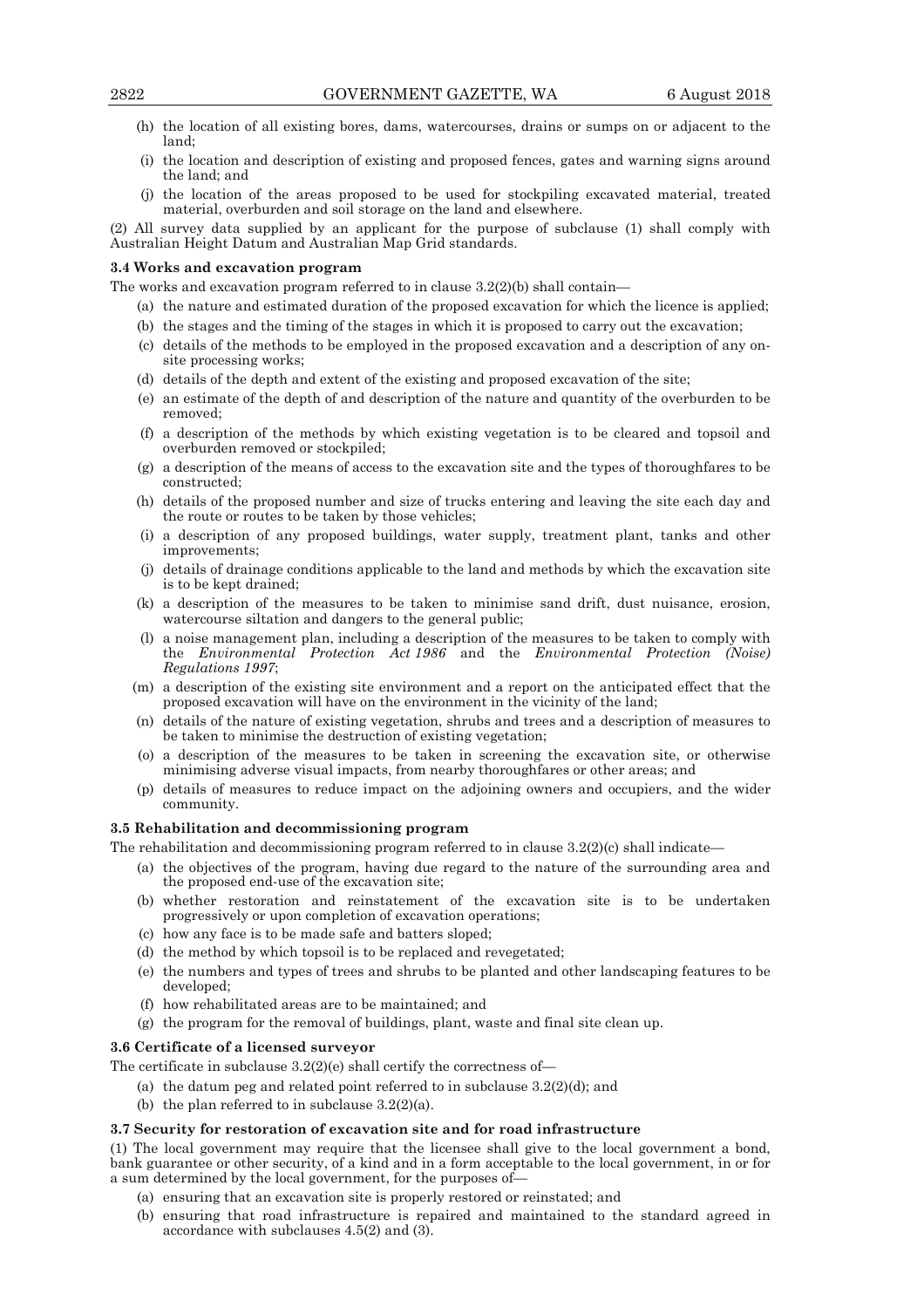(2) The security required under subclause (1) may be required to be provided by the applicant to the local government—

- (a) as a condition of a licence; or
- (b) before the issue of a licence.

(3) A bond required under subclause (1) is to be paid into a fund established by the local government for the purposes of this clause.

(4) If a bank guarantee or other security required under subclause (1) ceases to be current, excavation is to cease until a further security in a form acceptable to the local government has been provided.

(5) Subject to clause 7.4, any interest accrued in respect of the bond paid into the fund under subclause (3) is to be returned to the licensee at the completion of the restoration and reinstatement works required by the licence conditions or otherwise under this local law.

## **PART 4—LICENCING**

#### **4.1 When an application may be determined**

An application for a licence is not to be determined by the local government until—

- (a) the applicant submits proof that the requirements for notices, public information and consultation have been undertaken in accordance with subclauses  $3.1(1)$  and (2);
- (b) the applicant has made an application for licence in accordance with subclause  $3.2(1)$  and  $(2)$ ;
- (c) the local government has considered any written submissions received within the time specified in subclauses 3.1(2)(b) and 3.1(4), and
- (d) planning approval for an extractive industry use of the land has been obtained.

#### **4.2 Determination of application**

(1) Upon receipt of an application, the local government may—

- (a) refuse the application; or
- (b) approve the application—
	- (i) over the whole or part of the land in respect of which the application is made; and
	- (ii) on such terms and conditions, if any, as it sees fit.

(2) The local government may refuse to consider an application for a licence that does not comply with the requirements of clause 3.2.

(3) Where the local government approves an application for a licence, it shall—

- (a) determine the licence period, not exceeding 21 years from the date of issue; and
- (b) approve the issue of a licence in the form determined by the local government from time to time.

(4) Where the local government approves the issue of a licence, the CEO shall issue the licence to the applicant upon receipt by the local government of—

- (a) payment of the annual set fee;
- (b) payment of the secured sum if any, imposed under clause 3.7;
- (c) the documents, if any, executed to the satisfaction of the CEO, under clause 3.7; and
- (d) a copy of the public liability insurance policy required under clause 7.1(1).

#### **4.3 Conditions which may be imposed**

(1) Clause 4.5 applies as a condition to all licences.

(2) Without limiting subclause 4.2(1), the local government may impose conditions in respect of the following matters, including but not limited to—

- (a) the orientation of the excavation to reduce visibility from other land;
- (b) the appropriate siting of access thoroughfares, buildings and plant;
- (c) the stockpiling of material;
- (d) the hours during which any excavation work may be carried out;
- (e) the hours during which any processing plant associated with, or located on, the site may be operated;
- (f) requiring all crushing and treatment plant to be enclosed within suitable buildings to minimise the emission of noise, dust, vapour and general nuisance to the satisfaction of the local government;
- (g) the depths below which a person shall not excavate;
- (h) distances from adjoining land or roads within which a person must not excavate;
- (i) the safety of persons employed at or visiting the excavation site;
- (j) the control of dust and wind-blown material;
- (k) the planting, care and maintenance of trees, shrubs and other landscaping features during the time in which the extractive industry is carried out in order to effectively screen the area to be excavated and to provide for progressive rehabilitation;
- (l) the prevention of the spread of dieback or other disease;
- (m) the drainage of the excavation site and the disposal of water;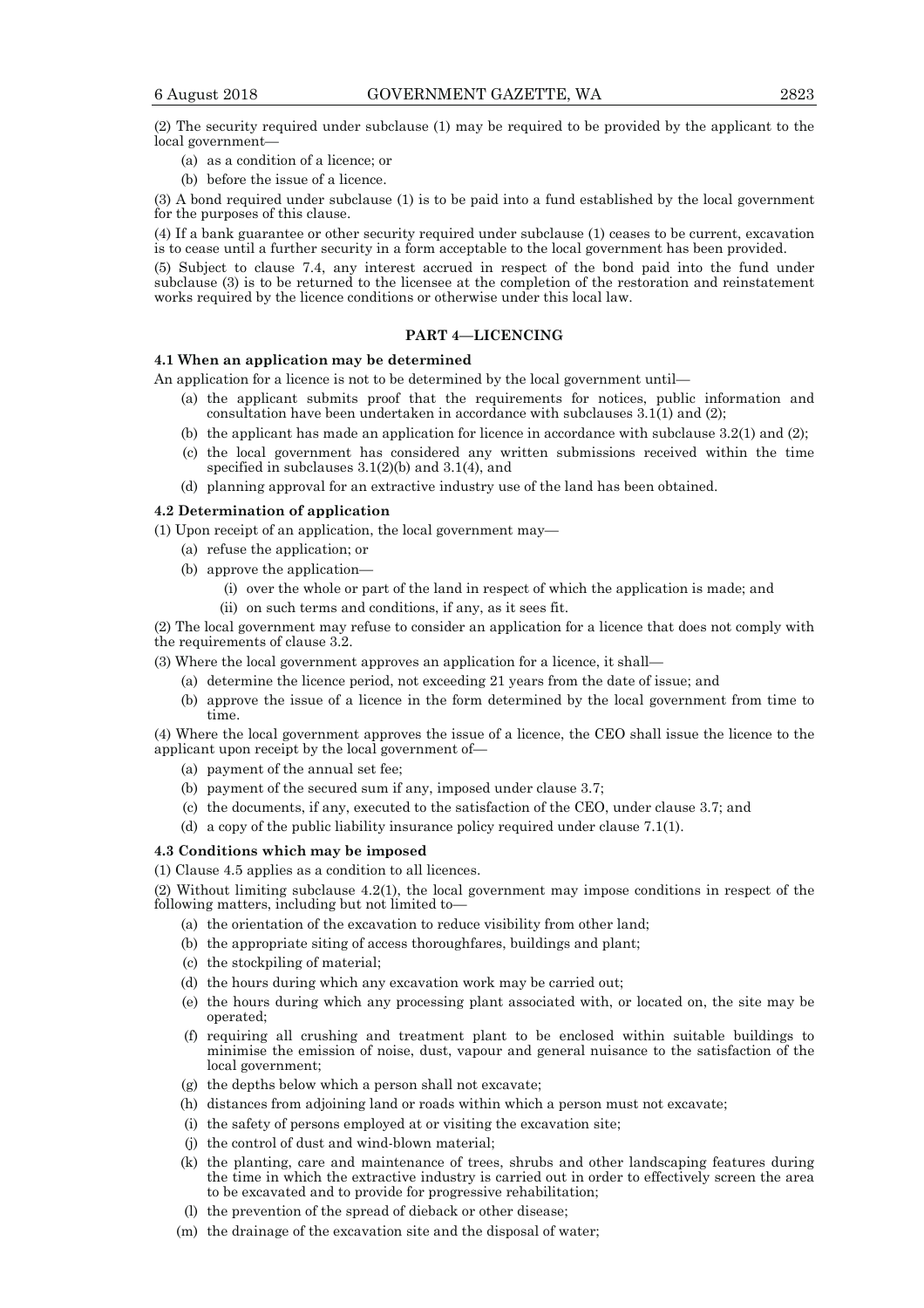- (n) the restoration and reinstatement of the excavation site, the staging of such works, and the minimising of the destruction of vegetation;
- (o) the provision of retaining walls to prevent subsidence of any portion of the excavation or of land abutting the excavation;
- (p) requiring the licensee to furnish to the local government a surveyor's certificate each year, prior to the renewal fee being payable, to certify the quantity of material extracted and that material has not been excavated below the final contour levels outlined within the approved excavation program;
- (q) requiring the licensee to enter into an agreement with the local government to pay a contribution in respect of thoroughfares in the district used by heavy or extraordinary traffic conducted by or on behalf of the licensee under the licence, in accordance with subclauses 4.5(2) and (3)—
	- (i) any extraordinary expenses incurred by the local government;
	- (ii) requirement for increased maintenance; and
	- (iii) repair of damage caused;
- (r) requiring the licensee to enter into an agreement with the local government in respect of any condition or conditions imposed under this local law; and
- (s) any other matter for properly regulating the carrying on of an extractive industry.

## **4.4 Variation of conditions**

(1) Within 30 days of the date of the annual licence fee becoming due and payable (under clause 7.3), the local government may, in respect of the licence—

- (a) Vary or delete a condition; and
- (b) May impose one or more other conditions, as specified in clause 4.3(2).

(2) A condition that is varied, deleted or imposed under subclause (1) does not become effective until 90 days (or such longer period as is specified by the local government) after written notice of the condition is given by the local government to the licensee.

#### **4.5 Transport of materials**

(1) The local government may, from time to time, prescribe by giving written notice to the licensee—

- (a) determine routes to be taken by the licensee for the transport of materials from the site through the roads within the district, if the proposed routes are not suitable for the proposed haulage;
- (b) the tonnage limits to be transported along a particular route; and
- (c) the times during which materials from the site may be transported through the roads within the district.

(2) If a road on a route prescribed under subclause (1) is inadequate for the transport of materials from the site, the local government may require the licensee to pay all or part of the costs or estimated costs, as determined by the local government, of upgrading the road to the standard required by the local government for these purposes.

(3) The licensee must pay to the local government, as and when required by the local government, the costs or estimated costs, as determined by the local government, of repairs and maintenance to any road that are required as a result of the transport of materials from the site.

(4) Each licence is to be taken to be subject to a condition requiring the licensee to comply with this clause.

#### **4.6 Renewal of licence**

(1) An application to renew a licence is not to be determined by the local government until the applicant has complied with subclause (2).

(2) An application to renew a licence shall—

- (a) be made in writing;
- (b) state—
	- (i) name of person or company for whom the application is being lodged;
	- (ii) name of primary contact person for the company and in relation to the application;
	- (iii) telephone, mobile phone and email contact details; and
	- (iv) postal and street address.
- (c) be accompanied by—
	- (i) the set fee;
	- (ii) by a copy of the current licence;
- (iii) a current certificate of currency for public liability policy in accordance with clause 7.1;
- (d) be lodged by the licensee at least 90 days before the date of expiry of the licence;
- (e) include a plan showing the contours of the excavation carried out to the date of that application;
- (f) detail the works, excavation and rehabilitation stages reached and of any changes or proposed changes with respect to any of the things referred to in subclauses 3.2(2)(b) and (c); and
- (g) submit any other things referred to in clauses 3.2 and 4.2.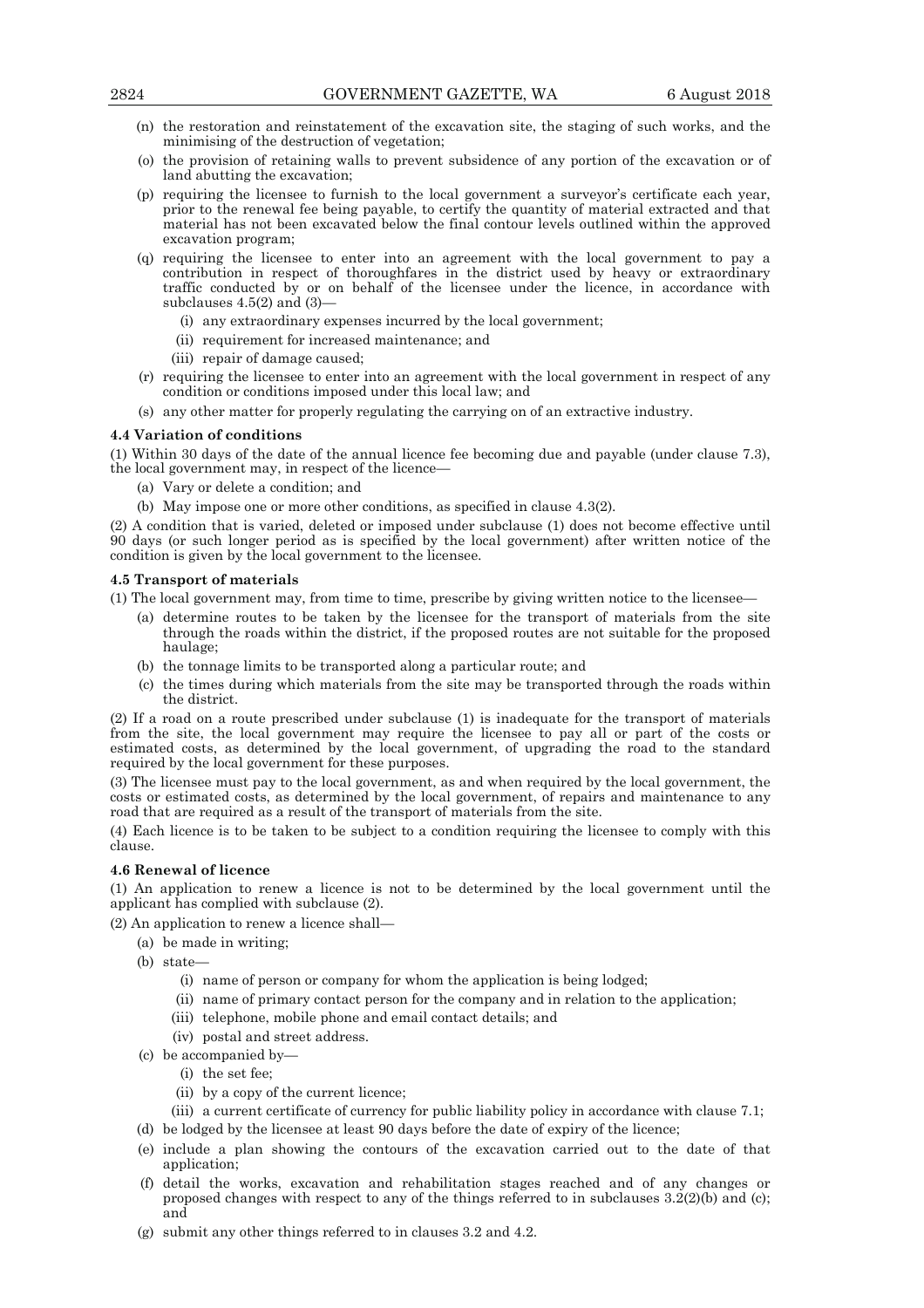(3) The local government may waive any of the requirements specified in subclause (2)(f) or (g).

- (4) The applicant shall not be obliged, unless otherwise required by the local government to submit details of any of the things referred to in clauses 3.2 and 4.2 if—
	- (a) an application to renew a licence is in relation to land in respect of which the current licence was issued less than 12 months prior to the date from which the new licence if granted would apply; and
	- (b) the methods to be employed in the proposed land excavation are identical to those being employed at the date of the application.
- (5) Upon receipt of an application for renewal of a licence, the local government may—
	- (a) refuse the application; or
	- (b) approve the application on such terms and conditions as it sees fit.

(6) Where the local government renews a licence under subclause (5), it shall notify the licensee in writing.

## **4.7 Variation of licence**

(1) An application to vary a licence by a licensee—

- (a) may be made at any time; and
- (b) is not to be determined by the local government until the applicant has complied with subclause (2).
- (2) An application to vary a licence shall—
	- (a) be made in writing;
	- (b) state—
		- (i) name of person or company for whom the application is being lodged;
		- (ii) name of primary contact person for the company and in relation to the application;
		- (iii) telephone, mobile phone and email contact details; and
		- (iv) postal and street address;
	- (c) be accompanied by—
		- (i) the set fee;
		- (ii) by a copy of the current licence; and
		- (iii) a current certificate of currency for public liability policy in accordance with clause 7.1;
	- (d) be lodged by the licensee at least 90 days before the date of expiry of the licence;
	- (e) include a plan showing the contours of the excavation carried out to the date of that application;
	- (f) detail the works, excavation and rehabilitation stages reached and of any changes or proposed changes with respect to any of the things referred to in clauses  $3.2(2)(b)$  and (c);
	- (g) any other things referred to in clauses 3.2 and 4.2.
	- (h) include any information that the local government may reasonably require; and
	- (i) be signed by the licensee and the owner of the excavation site (if different to the licensee);
- (3) The local government may waive any of the requirements specified in subclause (2)(f) or (g).

(4) The applicant shall not be obliged, unless otherwise required by the local government to submit details of any of the things referred to in clauses 3.2 and 4.2 if—

- (a) an application to vary a licence is in relation to land in respect of which the current licence was issued less than 12 months prior to the date from which the new licence if granted would apply; and
- (b) the methods to be employed in the proposed land excavation are identical to those being employed at the date of the application.
- (5) Upon receipt of an application to vary a licence, the local government may—
	- (a) refuse the application; or
	- (b) approve the application on such terms and conditions as it sees fit.

(6) Where the local government approves a licence variation under subclause (5), it shall notify the licensee and owner of the excavation site in writing.

## **4.8 Transfer of licence**

(1) An application to transfer a licence is not to be determined by the local government until the applicant has complied with subclause (2).

(2) An application to transfer a licence shall—

(a) be made in writing;

(b) state—

- (i) name of person or company for whom the application is being lodged;
- (ii) name of primary contact person for the company and in relation to the application;
- (iii) telephone, mobile phone and email contact details; and
- (iv) postal and street address.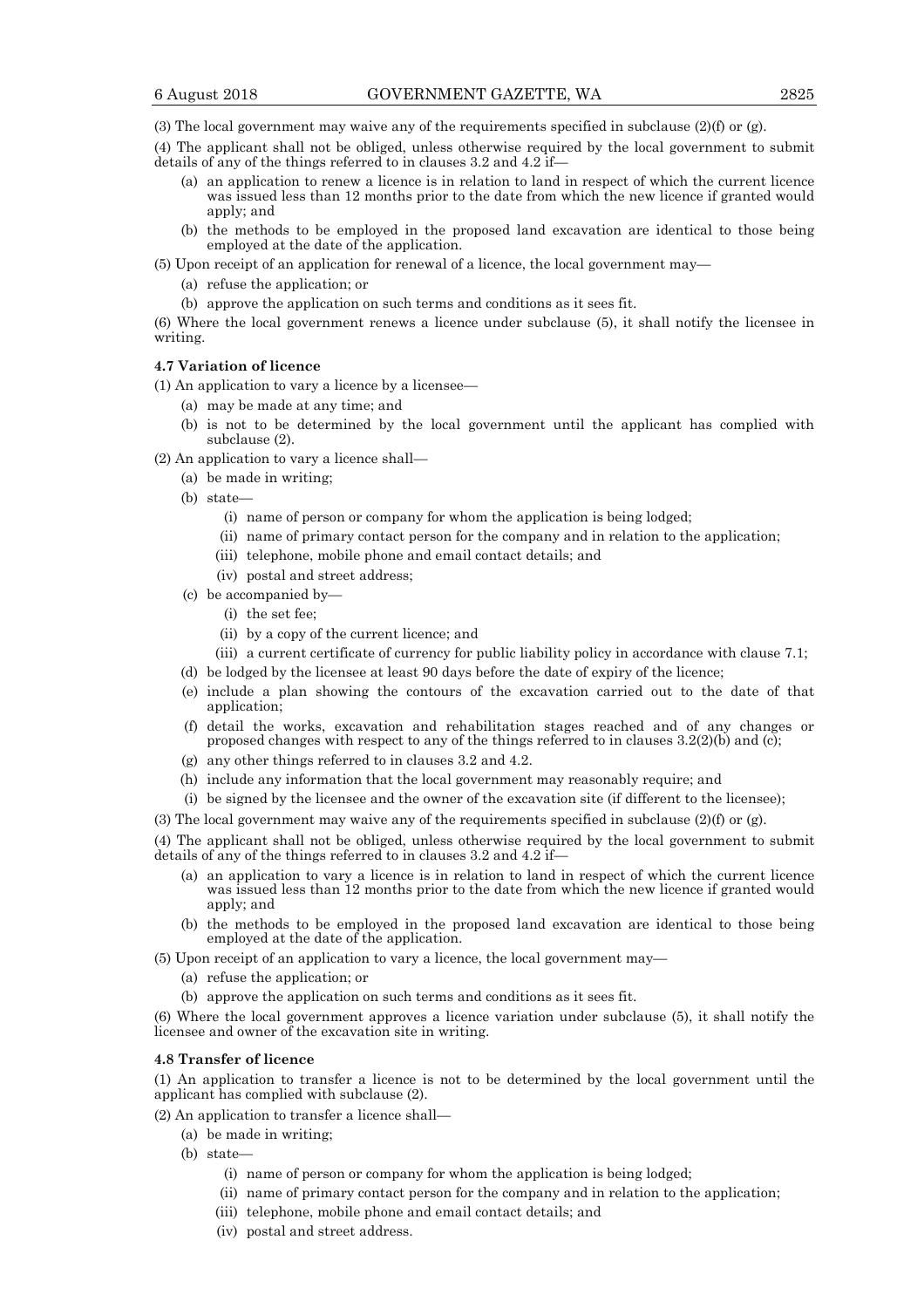- (c) be accompanied by—
	- (i) the set fee;
	- (ii) a copy of the current licence;
	- (iii) a certificate of currency in the name of the proposed transferee for public liability policy in accordance with clause 7.1;
	- (iv) the consent in writing to the transfer from the owner of the excavation site;
- (d) be lodged by the licensee at least 90 days before the date of proposed transfer of the licence;
- (e) comply with and satisfy all conditions and requirements of the current licence;
- (f) provide equivalent security under clause 3.7 as is required by the current licence; and
- (g) include any information that the local government may reasonably require; and
- (h) be signed by the licensee and the proposed transferee.
- (3) Upon receipt of an application to transfer a licence, the local government may—
	- (a) refuse the application; or
	- (b) approve the application on such terms and conditions as it sees fit.

(4) Where the local government approves the transfer of a licence under subclause (3), it shall notify the licensee and owner of the excavation site in writing.

(5) Where the local government approves the transfer of a licence it shall not be required to refund any part of the fees and charges paid by the former licensee in respect of the transferred licence.

(6) Where the local government does not approve the transfer of a licence—

- (a) the local government may cancel the licence in accordance with clause 4.9, or
- (b) the licensee may—
	- (i) continue operations in accordance with the licence issued;
	- (ii) give notice of cessation of operations in accordance with clauses 6.1; or
	- (iii) give notice of temporary cessation of operations in accordance with clause 6.3.

#### **4.9 Cancellation of licence by the local government**

(1) The local government may cancel a licence where the licensee has—

- (a) ceased to substantially carry on the extractive industry for a period in excess of 12 months or has not advised the local government of cessation of operations under clause 6.1;
- (b) been convicted of an offence against—
	- (i) this local law; or
	- (ii) any other law relating to carrying on an extractive industry;
- (c) failed to comply with—
	- (i) any of the conditions of the licence;
	- (ii) any provisions of this local law; or
	- (iii) any term of an agreement made with the local government in accordance with this local law and default continues for a period of 14 days from service on the licensee of written notice of default;
- (d) transferred or assigned or attempted to transfer or assign the licence without the consent of the local government;
- (e) permitted another person to carry on an extractive industry otherwise than in accordance with the terms and conditions of the licence and of the provisions of this local law;
- (f) failed to pay the annual licence fee under clause 7.3;
- (g) failed to have a current public liability insurance policy under clause 7.1(1); or
- (h) failed to provide a copy of the policy or evidence of its renewal as the case may be, under clause 7.1(2).

(2) Where the local government cancels a licence under this clause—

- (a) the cancellation takes effect on and from the day on which the licensee is served with the notice, and
- (b) the local government shall advise the licensee and owner of the excavation site in writing.

(3) Where the local government cancels a licence under subclause (1), the local government shall not be required to refund any part of the fees and charges paid by the licensee in respect of the cancelled licence.

(4) Where the local government cancels a licence under subclause (1), the licensee shall comply with clause 6.4, unless otherwise approved by the local government.

#### **PART 5—LIMITATIONS, OBLIGATIONS AND PROHIBITIONS ON LICENSEE**

#### **5.1 Obligations of the licensee**

A licensee shall—

 (a) where the local government so requires, securely fence the excavation to a standard determined by the local government and keep the gateways locked when not actually in use in order to prevent unauthorised entry;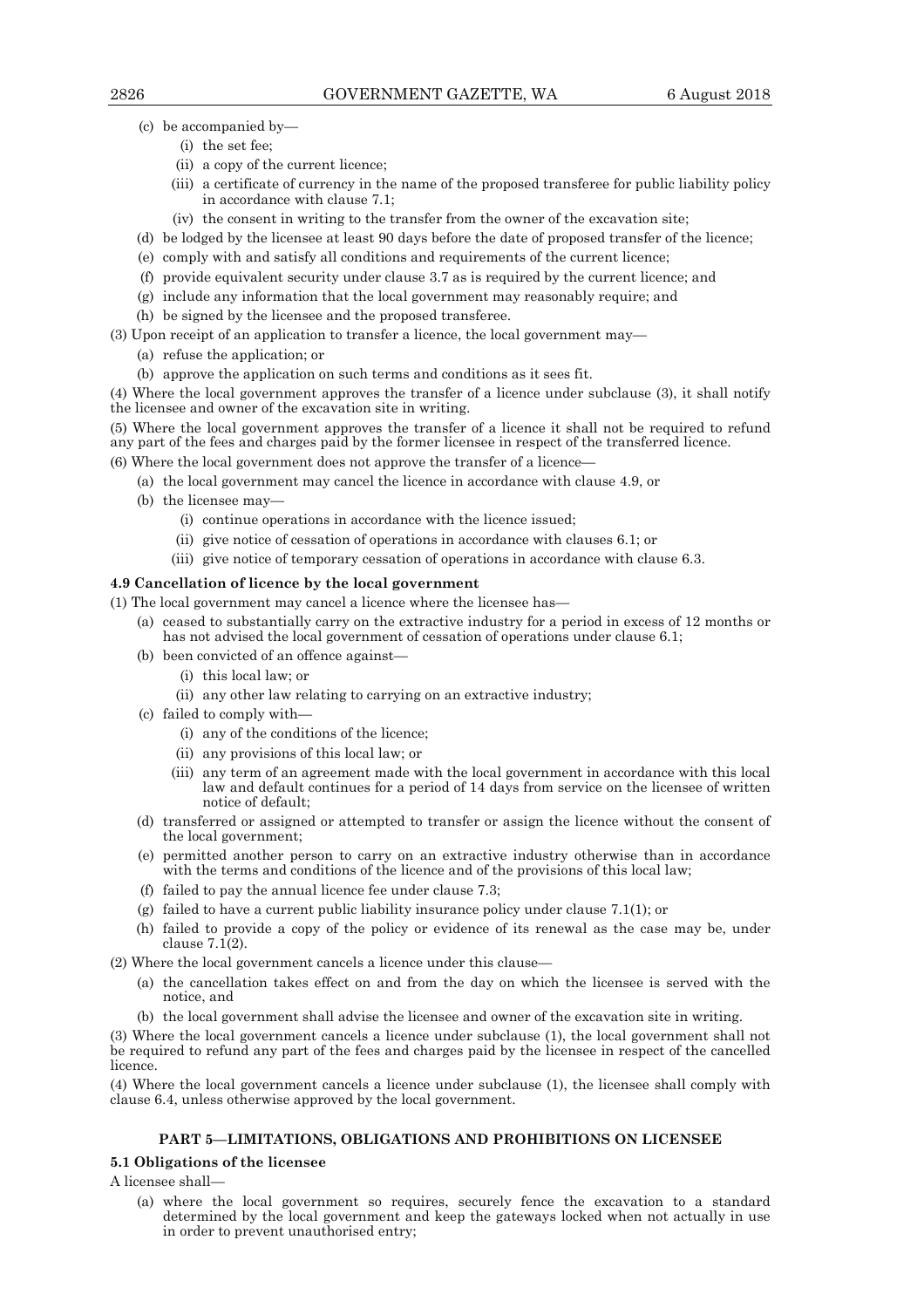- (b) erect and maintain warning signs along each of the boundaries of the area excavated under the licence so that each sign—
	- (i) is not more than 200 metres apart;
	- (ii) is not less than 300 mm high and not less than 450 mm wide;
	- (iii) the top of the sign is between 1.2 metres and 1.8 metres above ground level; and
	- (iv) bears the words "DANGER EXCAVATIONS—KEEP OUT";
- (c) except where the local government approves otherwise, drain and keep drained to the local government's satisfaction any excavation to which the licence applies so as to prevent the accumulation of water;
- (d) restore and reinstate the excavation site in accordance with the terms and conditions of the licence, the site plans and the works and excavation program approved by the local government;
- (e) take all reasonable steps to prevent the emission of dust, noise, vibration and other forms of nuisance from the excavation site; and
- (f) comply with the conditions imposed by the local government in accordance with clause 4.3.

#### **5.2 Limits on excavation near boundary**

Subject to any licence conditions imposed by the local government, a person shall not, without the written approval of the local government, excavate within—

- (a) 500 metres of any residence unless with the consent of the adjoining neighbours;
- (b) 50 metres of any bore, watercourse, wetland, swamp or other water reserve;
- (c) 50 metres of any thoroughfare;
- (d) 20 metres of the boundary of any land on which the excavation site is located;
- (e) 20 metres of any land affected by a registered grant of easement; or
- (f) 2 metres of the estimated maximum groundwater level as determined from time to time by the Department of Water and Environmental Regulation or otherwise as adopted by the local government.

## **5.3 Prohibitions**

A licensee shall not—

- (a) remove any trees or shrubs within 40 metres of the boundary of any thoroughfare on land in respect of which a licence has been granted without written permission from the local government and if required, the Department of Water and Environmental Regulation, except for the purpose of constructing access thoroughfares, erecting buildings or installing plant for use in connection with the excavation and then only with the express approval of the local government and subject to any conditions which the local government may impose in accordance with clause 4.3;
- (b) store, or permit to be stored, except in the case of approved rock quarry sites, any explosives or explosive devices on the site to which the licence applies other than with the approval of the local government and the Department of Mines, Industry Regulation and Safety; or
- (c) fill or excavate, other than in accordance with the terms and conditions of the licence, the site plans and the works and excavation program approved by the local government.

#### **5.4 Blasting**

(1) A person shall not carry out or permit to be carried out any blasting in the course of excavating unless—

- (a) the local government has otherwise given approval in respect of blasting generally or in the case of each blast;
- (b) subject to subclause (2), the blasting takes place only between the hours of 8.00am and 5.00pm, or as determined by the local government, on Mondays to Fridays inclusive;
- (c) the blasting is carried out in strict accordance with the *Mines Safety and Inspection Act 1994*, the *Environmental Protection Act 1986*, and all relevant local laws of the local government; and
- (d) in compliance with any other conditions imposed by the local government concerning—
	- (i) the time and duration of blasting;
	- (ii) the purposes for which the blasting may be used; and
	- (iii) such other matters as the local government may reasonably require in the interests of the safety and protection of members of the public and of property within the district.

(2) A person shall not carry out or permit to be carried out any blasting on a Saturday, Sunday or public holiday except with the prior approval of the local government.

#### **PART 6—CESSATION OF OPERATIONS**

#### **6.1 Notice of cessation of operations by licensee**

- (1) A notice of cessation shall—
	- (a) be made in writing;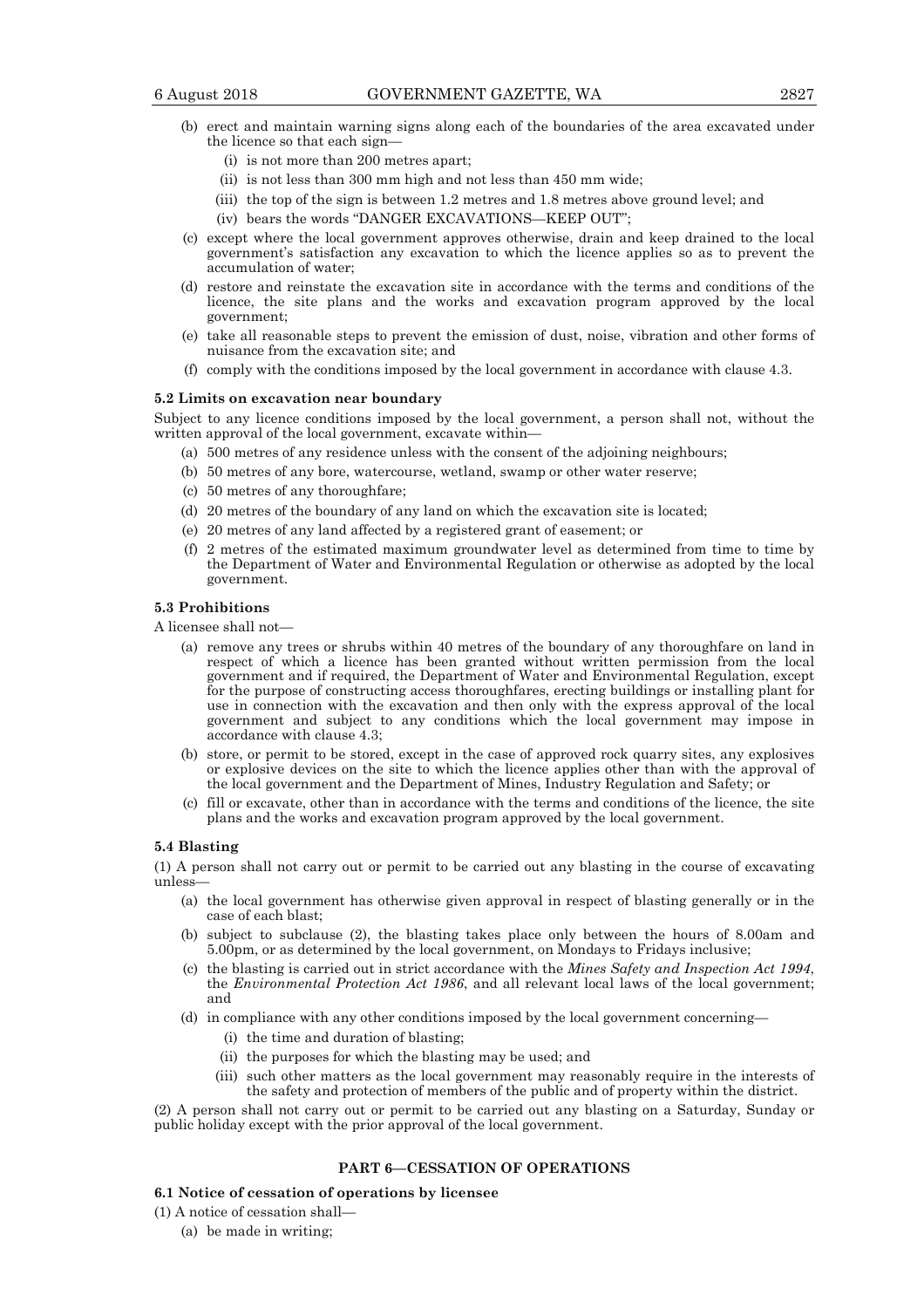- (b) state—
	- (i) name of person or company for whom the application is being lodged;
	- (ii) name of primary contact person for the company and in relation to the application;
	- (iii) telephone, mobile phone and email contact details; and
	- (iv) postal and street address;
- (c) be accompanied by—
	- (i) a copy of the current licence; and

 (ii) a current certificate of currency for public liability policy in accordance with clause 7.1; (d) advise if the cessation is to be—

- (i) temporary and the expected duration or circumstances for re-commencement; or
- (ii) permanent,
- (e) detail arrangements for meeting any ongoing liabilities or environmental obligations—
	- (i) name of person or company to whom matters are to be referred;
	- (ii) name of primary contact person for the company;
	- (iii) telephone, mobile phone and email contact details; and
	- (iv) postal and street address;
- (f) be lodged by the licensee as soon as cessation of operations has been determined by the licensee and not more than seven days after the operations have ceased in any event;
- (g) include a plan showing the contours of the excavation carried out to the date of that application;
- (h) detail the works, excavation and rehabilitation stages reached and of any changes or proposed changes with respect to any of the things referred to in clauses 3.2(2)(b) and (c);
- (i) any other things referred to in clauses 3.2 and 4.2.
- (j) include any information that the local government may reasonably require; and
- (k) be signed by the licensee.

(2) Upon notice of cessation of operations, the local government shall—

- (a) acknowledge the notice of cessation of operations; and
- (b) confirm the acceptability or otherwise of the arrangements for the cessation of operations.

#### **6.2 Cessation of operations—permanent**

(1) Where a licensee has given written notice to the local government of the intention to permanently cease carrying on an extractive industry on the site to which the licence applies, the licence is deemed to have expired on the date such cessation is so notified.

(2) The permanent cessation of the carrying on of an extractive industry on a site or the deemed expiration or cancellation of a licence does not entitle the licensee to any refund of any licence fee.

#### **6.3 Cessation of operation—temporary**

(1) Where a licensee has given written notice of temporary cessation of operations, then on or before the annual licence date each year, the licensee shall—

- (a) confirm to the local government the matters in subclauses  $6.1(1)(d)$  and (e); and
- (b) provide a copy of the current public liability certificate required under clause 7.1.

(2) For the duration of the cessation—

- (a) contributions or payments agreed under subclauses  $4.3(q)$  or (r) are suspended until such time as operations are resumed, but all other conditions and obligations remain in place; and
- (b) the annual licence fee under clause 7.3 is suspended.

(3) The licence granted under clause 4.2 shall remain valid for the term of the licence and shall not be extended by the duration of cessation of operations.

(4) The temporary cessation of the carrying on of an extractive industry on a site or the deemed expiration or cancellation of a licence does not entitle the licensee to any refund of any licence fee.

#### **6.4 Works to be carried out on cessation of operations**

Where the carrying on of an extractive industry on the site permanently ceases or on the expiration or cancellation of the licence applicable to the site, whichever first occurs, the licensee shall, as well as complying with the provisions of clause 6.1—

- (a) restore and reinstate the excavated site in accordance with the proposals approved by the local government or in such other manner as the local government may subsequently agree in writing with the licensee;
- (b) ensure that any face permitted to remain upon the excavation site is left safe with all loose materials removed and where the excavation site is—
	- (i) sand, the sides are sloped to a batter of not more than 1:3 (vertical : horizontal); and
	- (ii) limestone or material other than sand, the sides are sloped to a batter which, in the opinion of the local government, would enable the site to be left in a stable condition;
- (c) ensure that the agreed floor level of the excavation is graded to an even surface or is otherwise in accordance with the rehabilitation and decommissioning program approved by the local government;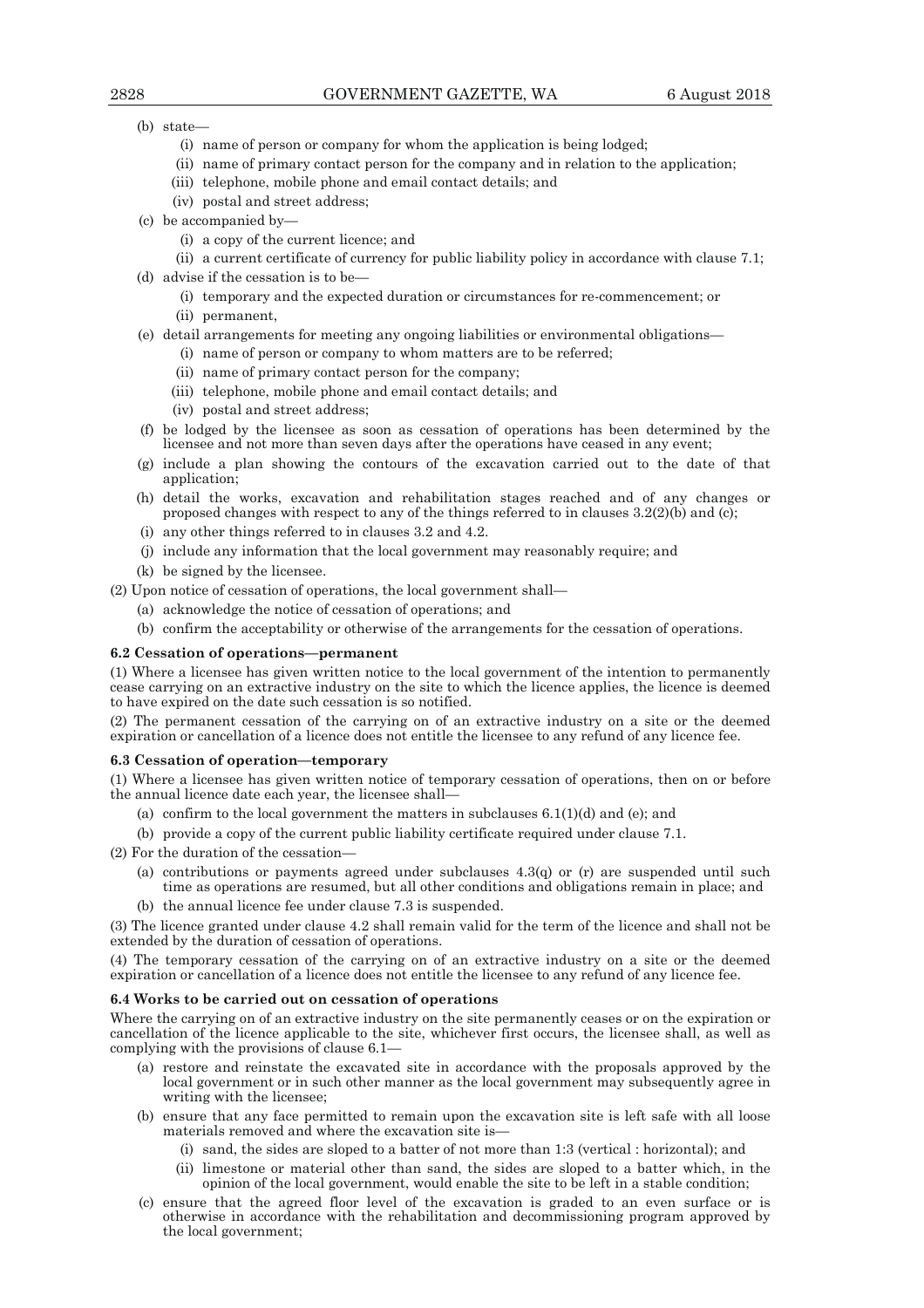- (d) ensure that all stockpiles or dumps of stone, sand or other materials are left so that no portion of that material can escape onto land not owned or occupied by the licensee nor into any stream, watercourse or drain that is not wholly situated within the land owned or occupied by the licensee;
- (e) erect retaining walls where necessary to prevent subsidence of land in the vicinity of any excavation;
- (f) remove from the site all buildings, plant and equipment erected, installed or used for or in relation to the carrying on of an extractive industry on the site and fill all holes remaining after such removal to the level of the surrounding ground and compact such filled holes sufficiently to prevent settling; and
- (g) break up, scarify, cover with topsoil and plant with grass, trees and shrubs all parts of the site where buildings, plant and equipment were erected or installed and all areas which were used for stockpiling unless otherwise specified under this local law.

#### **PART 7—MISCELLANEOUS**

## **7.1 Public liability**

(1) A licensee shall have at all times a current public liability insurance policy naming the local government and indemnifying the licensee and the local government for a sum of not less than \$20,000,000 in respect of any one claim relating to any of the excavation operations.

(2) The licensee shall provide to the local government a copy of the policy taken out under subclause (1), within 14 days after the issue of that policy and shall provide to the local government evidence of policy renewal within 14 days of each policy renewal date.

#### **7.2** *Mines Safety and Inspection Act 1994* **and** *Environmental Protection Act 1986*

(1) In any case where the *Mines Safety and Inspection Act 1994* or the *Environmental Protection Act 1986* applies to any excavation carried on or proposed to be carried on at a site, the licensee in respect of that site shall provide to the local government within 14 days full particulars of any inspection or report made under that Act or those Acts.

(2) In this clause, the *Mines Safety and Inspection Act 1994* and the *Environmental Protection Act 1986* include all subsidiary legislation made under those Acts.

#### **7.3 Annual licence fee**

On or before 30 June in each year, a licensee must pay to the local government the set fee for the annual licence.

#### **7.4 Use of secured sum by the local government**

(1) If a licensee fails to pay any fees and charges or carry out or complete the restoration and reinstatement works required by the licence conditions either—

- (a) within the time specified in those conditions; or
- (b) where no such time has been specified, within 60 days of the completion of the excavation or portion of the excavation specified in the licence conditions, then; subject to the local government giving the licensee 14 days' notice of its intention to do so—
	- (i) the local government may carry out or cause to be carried out the required work or so much of that work as remains undone; and
	- (ii) the licensee shall pay to the local government on demand all costs incurred by the local government or which the local government may be required to pay under this clause.

(2) The local government may apply the proceeds of any bond, bank guarantee or other security provided by the licensee under clause 3.7 towards its costs under this clause.

(3) The liability of a licensee to pay the local government's costs or any outstanding fees and charges under this clause is not limited to the amount, if any, secured under clause 3.7.

(4) For avoidance of doubt, the local government's powers under this clause are in addition to its other enforcement powers under this local law.

## **PART 8—NOTICES**

#### **8.1 Notice to remedy non-compliance**

Where anything is required to be done or not permitted to be done by this local law, an authorised person may give the licensee a notice in writing requiring the licensee to comply with the requirements of this local law.

#### **8.2 Notice requirements**

A notice given must—

- (a) be in writing;
- (b) specify the reason for giving the notice, the work or action that is required to be undertaken; and
- (c) the time within which the work or action is to be undertaken.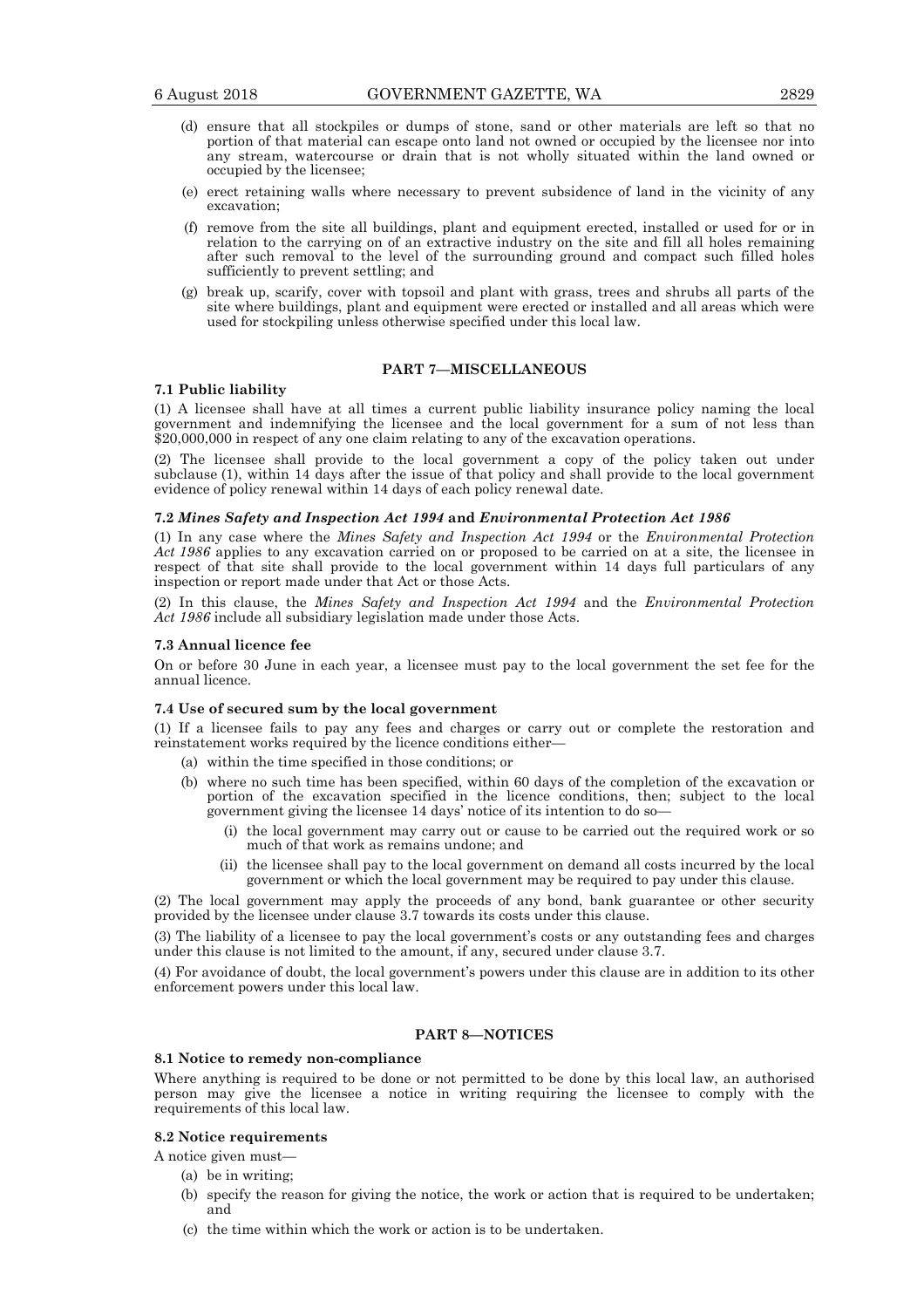#### **8.3 Local government may undertake requirements of notice**

If a person fails to comply with a notice referred to in clause 8.1, the local government may—

- (a) do the thing specified in the notice;
- (a) take whatever remedial action it considers appropriate and which would have been if the breach or failure had not occurred; and
- (b) recover all costs from the licensee, as a debt.

#### **8.4 Offence to fail to comply with notice**

A person who fails to comply with a notice given under this local law commits an offence.

#### **PART 9—OBJECTIONS AND REVIEW**

#### **9.1 Objection and review rights**

(1) The provisions of Division 1 of Part 9 of the Act and regulation 33 of the *Local Government (Functions and General) Regulations 1996* shall apply when the local government makes a decision as to whether it will—

- (a) grant a person a licence under this local law; or
- (b) renew, vary, or cancel a licence that a person has under this local law.

(2) The provisions of this clause are subject to section 3.25 and item 12 of Division 1 of Schedule 3.1 of the *Local Government Act 1995* and any power of entry exercised by the local government under this local law is subject to Part 3, Division 3 of the *Local Government Act 1995*.

## **PART 10—OFFENCES AND PENALTIES**

#### **10.1 Offences**

A person who fails to do anything required or directed to be done under this local law, or who does anything which under this local law that person is prohibited from doing, commits an offence.

#### **10.2 General penalty**

A person who commits an offence under this local law is liable, on conviction, to a penalty not exceeding \$5,000 and if the offence is of a continuing nature, to an additional penalty not exceeding \$500 for each day or part of the day during which the offence has continued.

#### **10.3 Modified penalties**

(1) An offence against a clause specified in the Schedule is a prescribed offence for the purposes of section 9.16(1) of the Act.

(2) The amount of the modified penalty for a prescribed offence is that specified adjacent to the clause in the Schedule.

#### **10.4 Forms**

For the purposes of this local law—

- (a) the form of the infringement notice given under section 9.16 of the Act is that of Form 2 in Schedule 1 of the *Local Government (Functions and General) Regulations 1996*; and
- (b) the form of the notice sent under section 9.20 of the Act withdrawing an infringement notice is that of Form 3 in Schedule 1 of the *Local Government (Functions and General) Regulations 1996*.

| <b>Item</b>    | Clause | Nature of offence                                                               | Modified<br>penalty<br>\$ |
|----------------|--------|---------------------------------------------------------------------------------|---------------------------|
|                | 2.1(a) | Carry on an extractive industry without a valid and current<br>licence          | 500                       |
| $\overline{2}$ | 2.1(b) | Carry on an extractive industry not in accordance with<br>conditions of licence | 500                       |
| 3              | 4.5(1) | Failure to comply with notice regarding transport of materials                  | 500                       |
| $\overline{4}$ | 5.1(a) | Failure to securely fence or keep gateways locked                               | 500                       |
| 5              | 5.1(b) | Failure to comply with boundary signage requirements                            | 500                       |
| 6              | 5.1(c) | Failure to provide adequate drainage                                            | 500                       |
| 7              | 5.1(d) | Failure to restore and reinstate site in accordance with<br>approved plan       | 500                       |

## **SCHEDULE—PRESCRIBED OFFENCES**

————

[clause 10.3]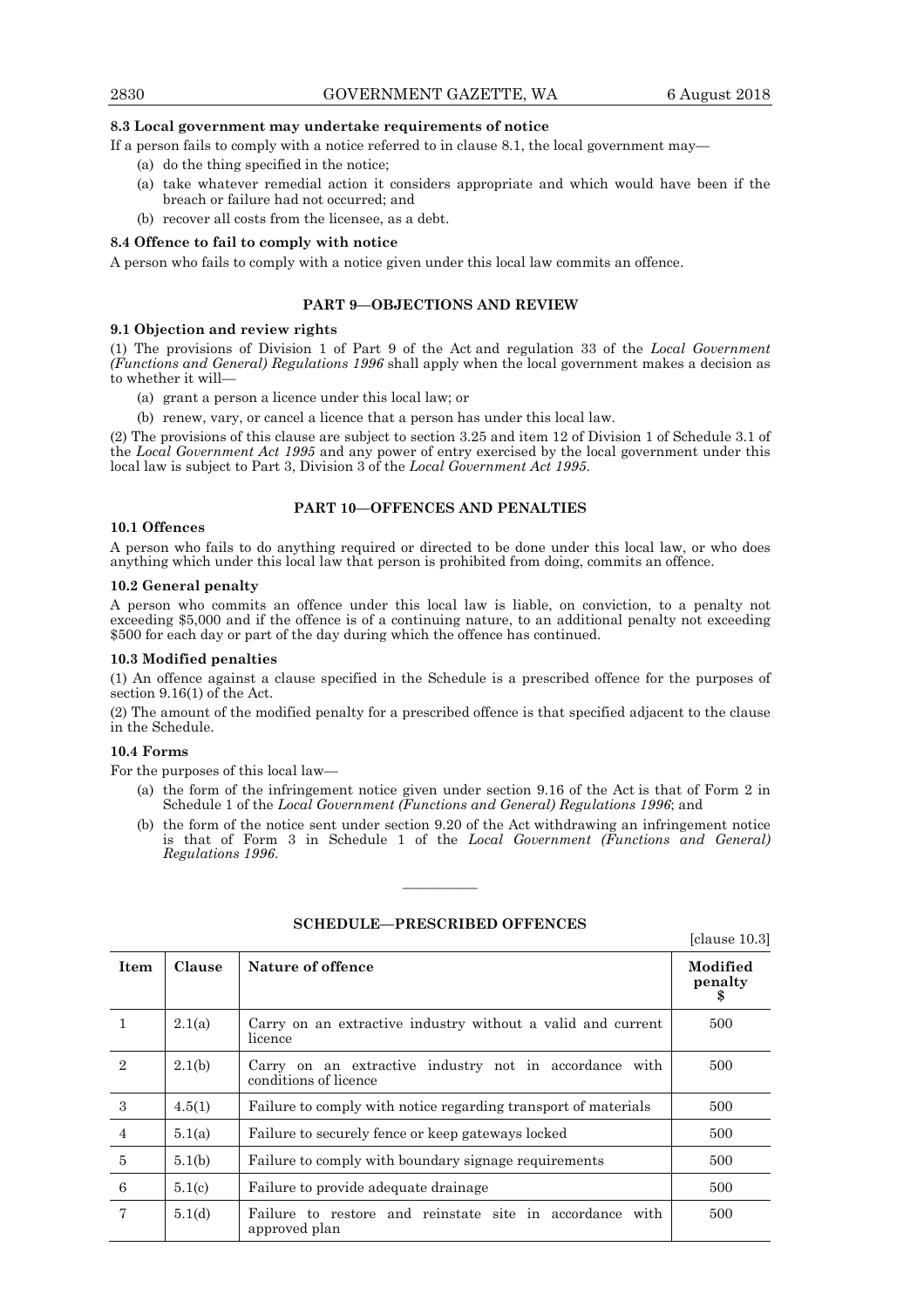| <b>Item</b> | Clause           | Nature of offence                                                                                             | Modified<br>penalty |
|-------------|------------------|---------------------------------------------------------------------------------------------------------------|---------------------|
| 8           | 5.1(e)           | Failure to control dust, noise, vibration and other nuisances                                                 | 500                 |
| 9           | 5.1(f)           | Failure to comply with conditions of licence                                                                  | 500                 |
| 10          | 5.2(a)           | Excavate within 500 metres of a residence without approval                                                    | 500                 |
| 11          | 5.2(b)           | Excavate within 50 metres of a bore, watercourse, wetland<br>swamp or other water reserve without approval    | 500                 |
| 12          | 5.2(c)           | Excavate within 50 metres of a thoroughfare without approval                                                  | 500                 |
| 13          | 5.2 <sub>d</sub> | Excavate within 20 metres of the boundary of any land on<br>which the excavation is situated without approval | 500                 |
| 14          | 5.2(e)           | Excavate within 20 metres of land affected by a registered<br>grant of easement without approval              | 500                 |
| 15          | 5.2(f)           | Excavate within 2 metres of estimated maximum groundwater<br>level without approval                           | 500                 |
| 16          | 5.3(a)           | Removal of trees or shrubs within 40 metres of any boundary<br>with a thoroughfare reserve without approval   | 500                 |
| 17          | 5.3(b)           | Store or permit to be stored explosives or explosive devices<br>without approval                              | 500                 |
| 18          | 5.3(c)           | Fill or excavate other than in accordance with the conditions of<br>licence                                   | 500                 |
| 19          | 5.4(1)(a)        | Carry out or permit to be carried out blasting without approval                                               | 500                 |
| 20          | 5.4(1)(b)        | Carry out or permit to be carried out blasting outside the hours<br>approved by the local government          | 500                 |
| 21          | 5.4(1)(d)        | Failure to comply with conditions relating to blasting imposed<br>by the local government                     | 500                 |
| 22          | 5.4(2)           | Carry out or permit to be carried out blasting on a Saturday,<br>Sunday or public holiday without approval    | 500                 |
| 23          | 6.1(1)           | Failure to provide notice of cessation of operations                                                          | 500                 |
| 24          | 6.3(1)           | Failure to provide annual confirmation of details during period<br>of temporary cessation of operations       | 500                 |
| 25          | 6.4              | Failure to undertake restoration and reinstatement as required<br>on cessation of operations                  | 500                 |
| 26          | 8.4              | Failure to comply with requirements of notice                                                                 | 500                 |
| 27          | 10.1             | Other offences not specified                                                                                  | 500                 |

Dated: 6 July 2018.

The Common Seal of the Shire of Morawa was affixed by authority of a resolution of Council in the presence of—

———————————

————

K. J. CHAPPEL, President. C. P. M. LINNELL, Chief Executive Officer.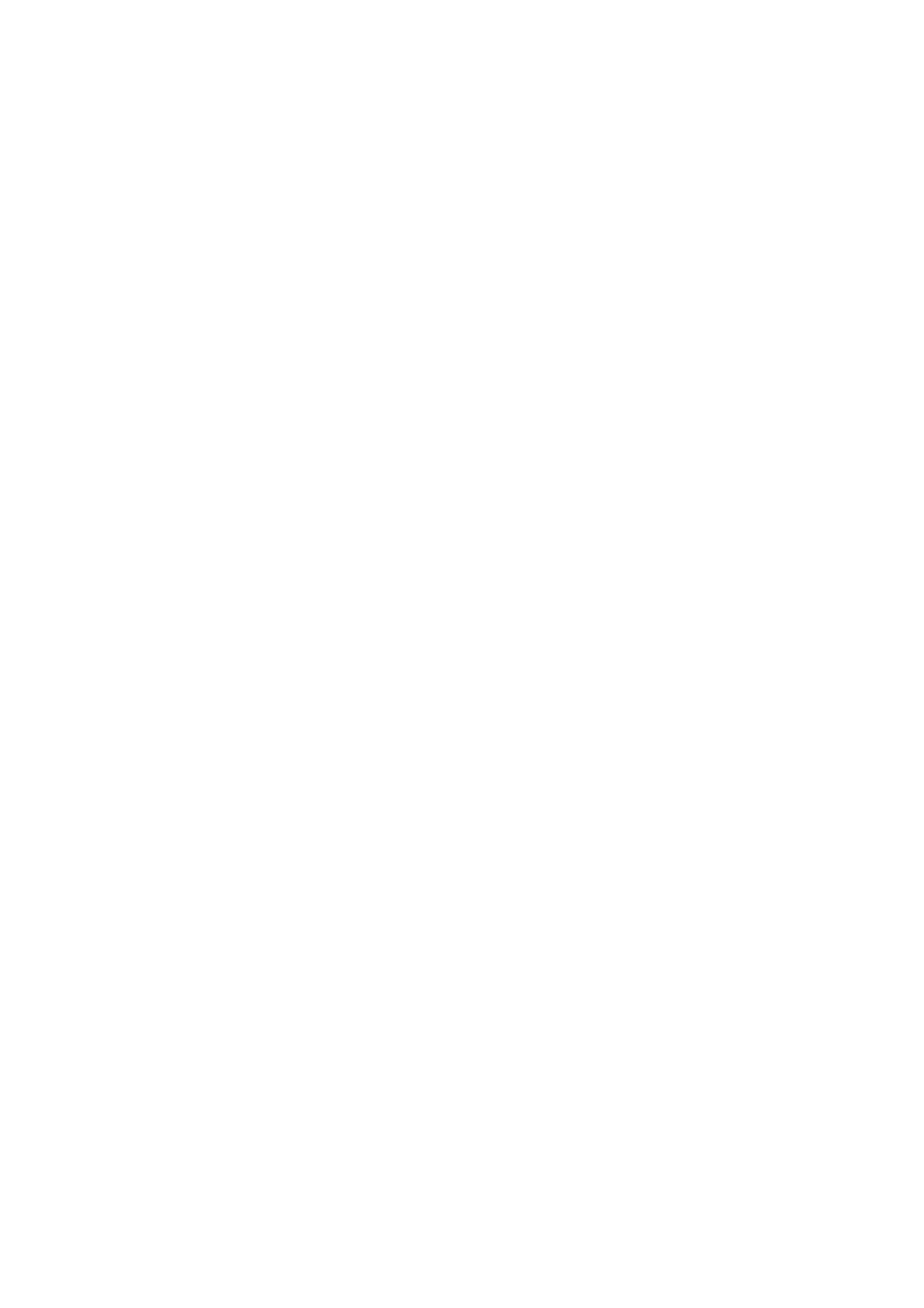## **LOCAL GOVERNMENT ACT 1995**

## SHIRE OF MORAWA

## **FENCING LOCAL LAW 2018**

#### **CONTENTS**

#### **PART 1—PRELIMINARY**

- 1.1 Citation
- 1.2 Commencement
- 1.3 Application

1.4 Repeal

1.5 Definitions

- 1.6 Requirements of local planning scheme
	- 1.7 Requirements of *Building Act 2011*

#### **PART 2—SUFFICIENT FENCES**

- 2.1 Sufficient fences—requirement
- 2.2 Sufficient fences—generally
- 2.3 Sufficient fences—between lots having different requirements
	- 2.4 General discretion of the local government
	- 2.5 Transitional provision

## **PART 3—FENCING GENERALLY**

- 3.1 Fences within front and secondary setback areas
- 3.2 Alteration of ground levels
- 3.3 Obstruction of watercourse
- 3.4 Gates or doors in fences
- 3.5 Retaining walls
- 3.6 Estate fencing
- 3.7 Maintenance of fences
- 3.8 Fences across rights-of-way, public access ways or thoroughfares

## **PART 4—FENCING MATERIALS, SCREENING AND MAINTENANCE**

- 4.1 Prohibited materials
- 4.2 Pre-used fencing materials
- 4.3 Approved materials
- 4.4 Screening

#### **PART 5—RESTRICTED FENCING**

- 5.1 Barbed wire fencing
- 5.2 Electrified fencing
- 5.3 Razor wire fencing

#### **PART 6—APPROVALS**

- 6.1 Application for approval
- 6.2 Decision on application for approval
- 6.3 Compliance with approval
- 6.4 Cancellation of an approval 6.5 Duration of approval
- 

#### **PART 7—OBJECTIONS AND REVIEW**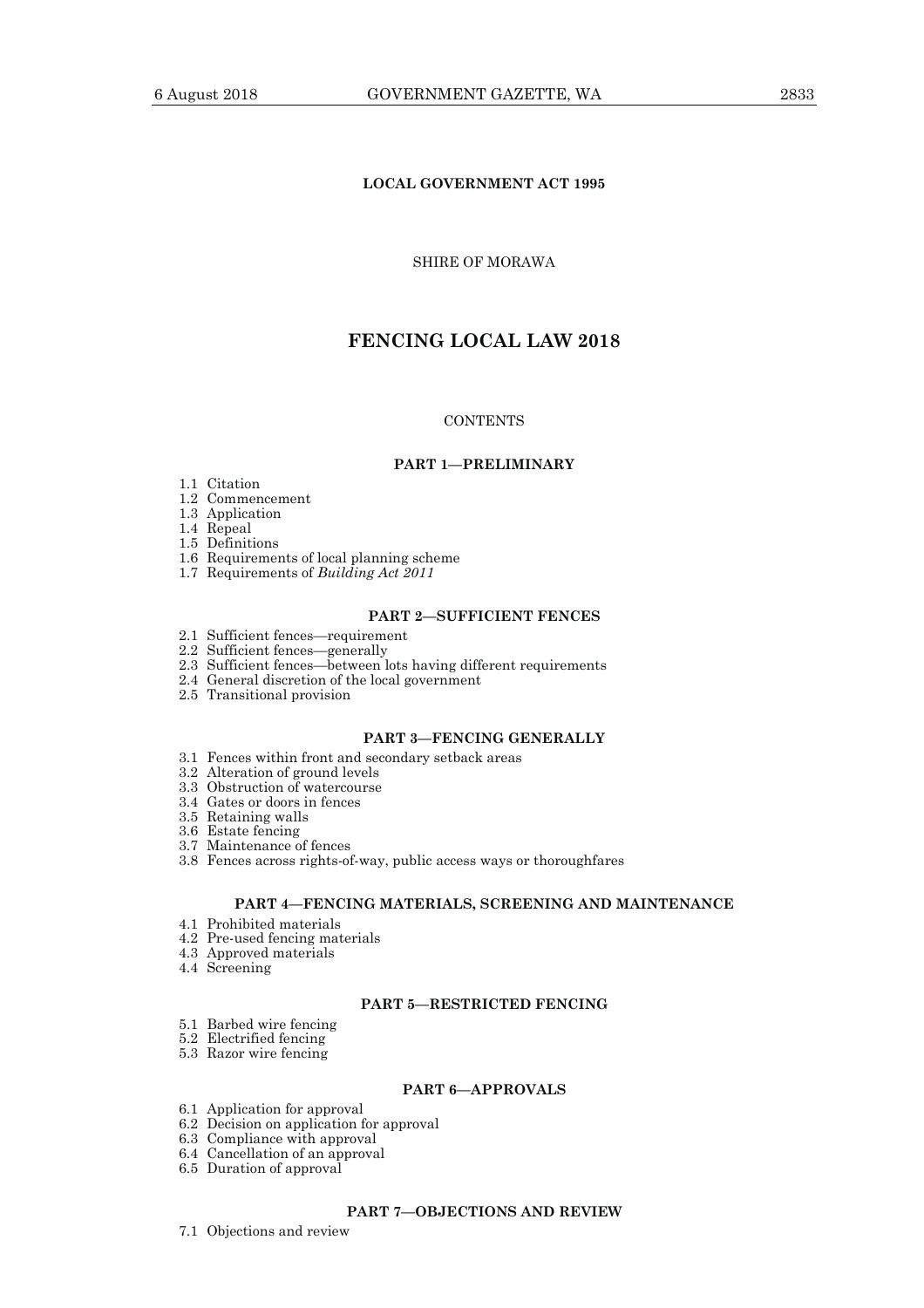## **PART 8—ENFORCEMENT**

8.1 Notices of breach

8.2 Offences and penalties

8.3 Modified penalties

8.4 Form of notices

## **SCHEDULE 1—SUFFICIENT FENCE—RESIDENTIAL AND TOWNSITE LOTS**

#### **SCHEDULE 2—SUFFICIENT FENCE—COMMERCIAL, INDUSTRIAL AND SPECIAL USE LOTS**

## **SCHEDULE 3—SUFFICIENT FENCE—RURAL AND RURAL RESIDENTIAL LOTS**

**SCHEDULE 4—PRESCRIBED OFFENCES**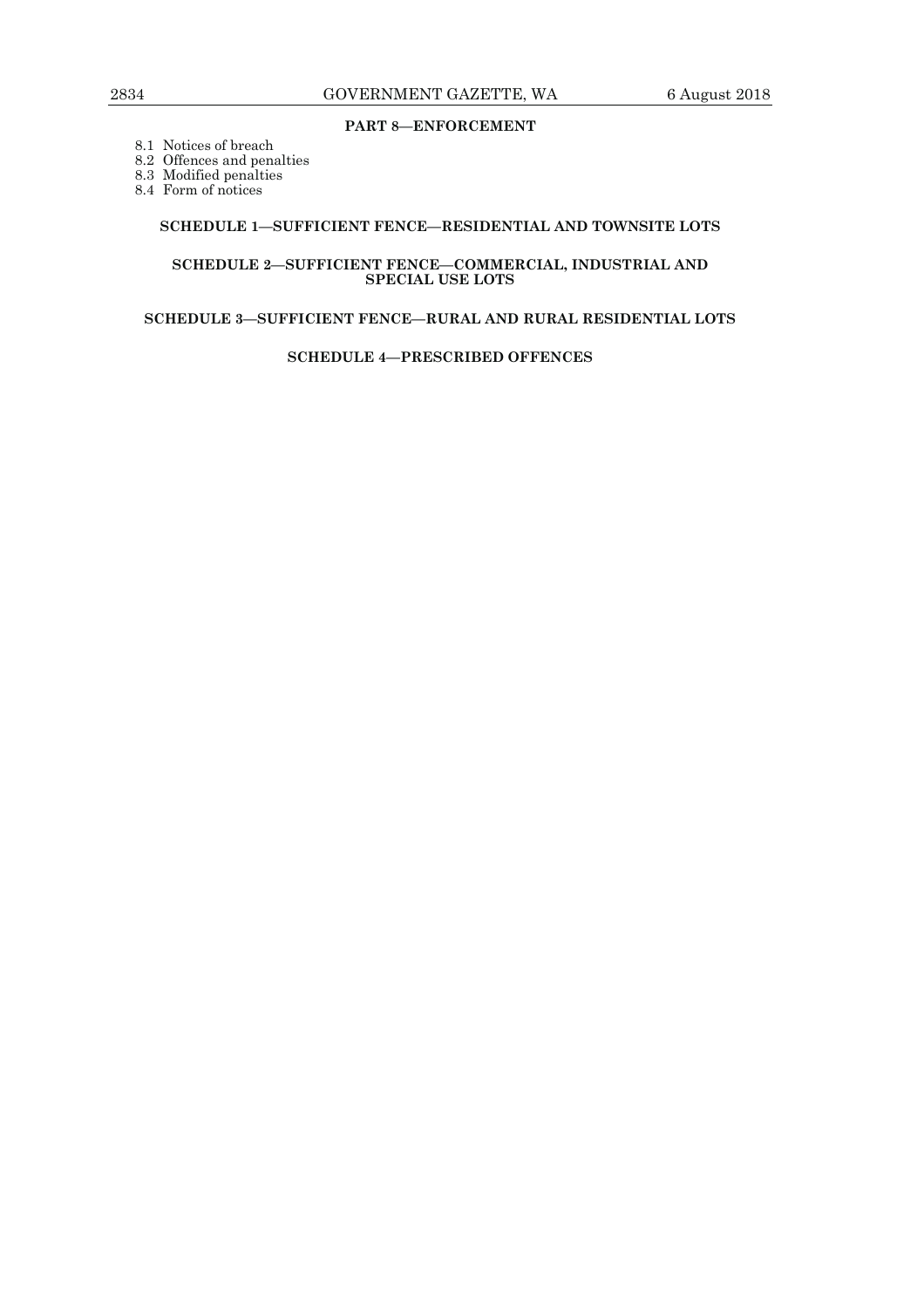## **LOCAL GOVERNMENT ACT 1995**

## SHIRE OF MORAWA

## **FENCING LOCAL LAW 2018**

Under the powers conferred by the *Local Government Act 1995* and under all other powers enabling it, the Council of the Shire of Morawa resolved on 21 June 2018 to make the following local law.

#### **PART 1—PRELIMINARY**

## **1.1 Citation**

This local law may be cited as the *Shire of Morawa Fencing Local Law 2018*.

#### **1.2 Commencement**

This local law comes into operation 14 days after the date of its publication in the *Government Gazette*.

#### **1.3 Application**

This local law applies throughout the district.

#### **1.4 Repeal**

The *Shire of Morawa Local Laws Relating to Fencing 2008* as published in the *Government Gazette* on 16 July 2008 are repealed.

#### **1.5 Definitions**

In this local law unless the context otherwise requires—

*applicant* means a person who makes an application for approval under this local law;

- *approval* means a favourable decision in respect of an application which is in writing, may be subject to conditions and which allows a proposal to proceed;
- *AS or AS/NZS* means an Australian or Australian/New Zealand Standard published by Standards Australia, and available for viewing free of charge at the Shire of Morawa Administration Centre;
- *authorised person* means a person appointed by the local government to perform any of the functions under this local law;

**boundary fence** means a fence constructed on the boundary of a lot which abuts a thoroughfare, and results in the application of section 16(1) of the *Dividing Fences Act 1961*;

*Building Code* has the meaning given in section 3 of the *Building Regulations 2012*;

*commercial lot* means a lot zoned as commercial under the local planning scheme;

*CEO* means the Chief Executive Officer of the local government;

*dangerous* in relation to any fence means—

- (a) an electrified fence which does not comply with clause 5.2 of this local law;
- (b) a fence containing barbed wire other than a fence constructed and maintained in accordance with this local law;
- (c) a fence containing exposed broken glass, asbestos fibre, razor wire, metal spikes or any other potentially harmful projection or material; or
- (d) a fence which is likely to collapse or fall, or part of which is likely to collapse or fall, from any cause;

district means the district of the local government;

*dividing fence* has the meaning given in section 5 of the *Dividing Fences Act 1961*;

*electrified fence* means a fence carrying or designed to carry an electric charge;

- *estate boundary fence* means the fence constructed around the external boundary of a subdivision of land to indicate the extent of that subdivision and includes any special works or construction that identifies the entrance to that land;
- *estate entry statement* means a fence, or wall constructed of masonry or other materials to identify the entrance of an estate and may include but not be limited to a sign indicating the estate name and locality, sculptures, flagpoles and flags;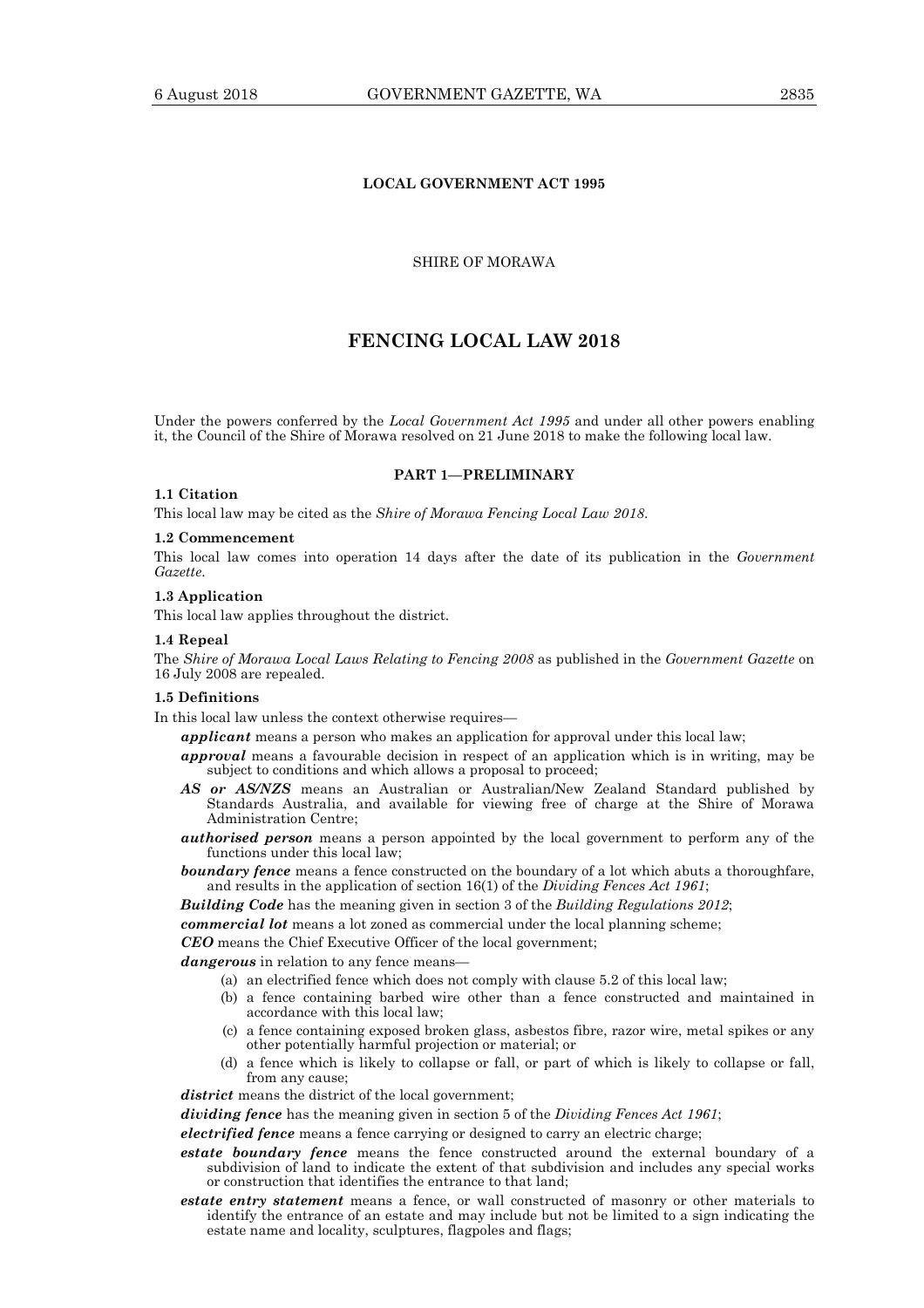*fence* means any structure used or functioning as a barrier, irrespective of where it is located and includes any affixed gate or screening;

- *front boundary* means the boundary line between a lot and the thoroughfare upon which that lot abuts, or in the case of a lot abutting on more than one thoroughfare the boundary line between the lot and the primary thoroughfare;
- *front setback area* means the area between the building line of a lot and the front boundary of that lot;
- *height* in relation to a fence means the vertical distance between the top of the fence at any point and—
	- (a) the ground level; or
	- (b) where the ground levels on each side of the fence are not the same, the higher ground level, immediately below that point; or
	- (c) where the fence is constructed on a retaining wall approved by the local government, from the top of the retaining wall;

*industrial lot* means a lot zoned as industrial under the local planning scheme; *local government* means the Shire of Morawa;

*local planning scheme* means a local planning scheme and includes any structure plan adopted or approved by the local government made under the *Planning and Development Act 2005*;

*lot* has the meaning given to it in and for the purposes of the *Planning and Development Act 2005*;

*notice of breach* means a notice referred to in clause 8.1;

*occupier* has the meaning given to it in section 1.4 of the *Local Government Act 1995*;

*owner* has the meaning given to it in section 5 of the *Dividing Fences Act 1961*;

*repair* has the meaning given to it under section 5 of the *Dividing Fences Act 1961*;

*residential lot* means a lot zoned as residential under the local planning scheme;

*retaining wall* means any structure prevents the movement of soil in order to allow ground levels of different elevations to exist adjacent to one another;

*rural lot* means a lot zoned as rural under the local planning scheme;

*rural residential lot* means a lot zoned as rural residential under the local planning scheme; *Schedule* means a Schedule to this local law;

- *screening* means any perforated panels or trellises composed of solid or obscured translucent panels;
- *set fee* means a fee determined by the local government in accordance with sections 6.16 to 6.19 of the *Local Government Act 1995*;

*special use lot* means a lot zoned as special use under the local planning scheme;

*sufficient fence* means a fence described in clause 2.2 or 2.3 and includes a fence of the description and quality agreed upon by the owners of adjoining lots which does not fail to satisfy clause 2.2 or 2.3;

*thoroughfare* has the meaning given to it in section 1.4 of the *Local Government Act 1995*; and *townsite lot* means a lot zoned as townsite under the local planning scheme.

#### **1.6 Requirements of local planning scheme**

In the event of any inconsistency between the provisions of a local planning scheme and the provisions of this local law, the provisions of the local planning scheme are to prevail.

## **1.7 Requirements of** *Building Act 2011*

Nothing in this local law affects a provision in any written law in respect of a building permit for a fence.

## **PART 2—SUFFICIENT FENCES**

## **2.1 Sufficient fences—requirement**

A person shall not construct a dividing fence or a boundary fence that is not a sufficient fence.

## **2.2 Sufficient fences—generally**

Subject to clause 2.3 a sufficient fence-

- (a) on a residential lot or townsite lot is a dividing fence or a boundary fence constructed in accordance with Schedule 1;
- (b) on a commercial lot, industrial lot or special use lot is a dividing fence or a boundary fence constructed in accordance with Schedule 2; and
- (c) on a rural lot or rural residential lot is a dividing fence or a boundary fence constructed in accordance with Schedule 3.

## **2.3 Sufficient fences—between lots having different requirements**

Where a fence is constructed on or near the boundary between-

- (a) a residential lot or townsite lot and a lot zoned for any other purpose, a sufficient fence is a fence constructed in accordance with Schedule 1; and
- (b) a commercial lot or industrial lot and a rural lot or rural residential lot, a sufficient fence is a fence constructed in accordance with Schedule 3.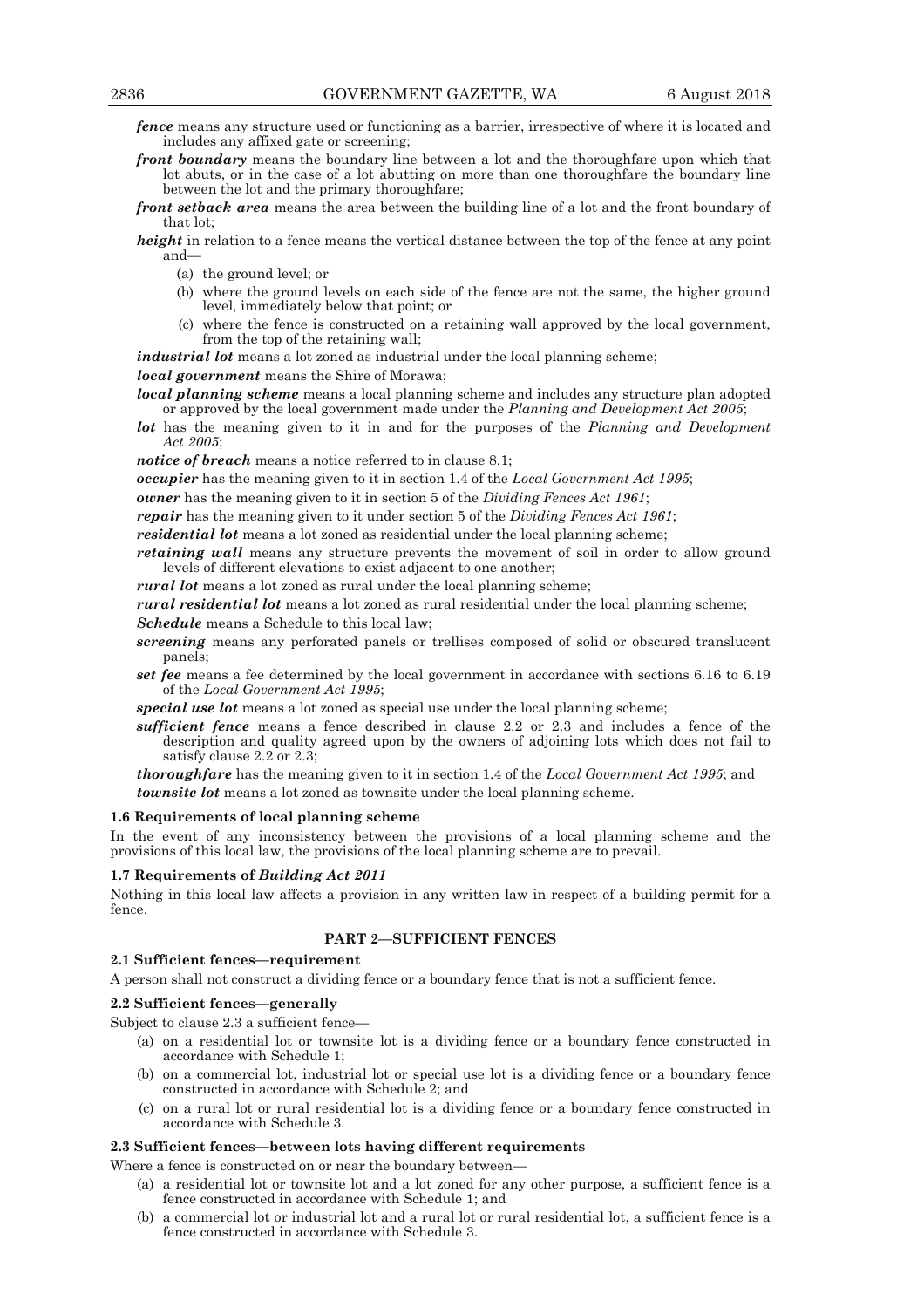#### **2.4 General discretion of the local government**

(1) Notwithstanding the provisions of clause 2.1, an authorised person may give written consent for the construction or repair of a fence which is not a sufficient fence where all of the owners of the lots adjoin the fence make an application for approval for that purpose.

(2) In determining whether to grant its approval under subclause (1), the local government may consider whether the construction or repair of the fence would have an adverse effect on—

- (a) the safe or convenient use of any land;
- (b) the safety or convenience of any person;
- (c) the visual amenity of the locality; and
- (d) any other matter considered relevant.

#### **2.5 Transitional provision**

A dividing fence or fence lawfully constructed prior to this local law coming into operation constitutes a sufficient fence.

## **PART 3—FENCING GENERALLY**

#### **3.1 Fences within front and secondary setback areas**

(1) A person shall not, without the written consent of an authorised person, construct a free-standing fence greater than 1200mm in height, within the front setback area of a residential lot or townsite lot.

(2) An authorised person may approve the construction of a fence of a height greater than 1200mm in the front setback area of a residential lot or townsite lot, if provision is made for lines of vision for a motorist using the driveway to access a thoroughfare where the fence on each side of the driveway into the lot across the front boundary is angled—

- (a) into the lot for a distance of not less than 1500mm along the frontage, and
- (b) to a distance of not less than 1500mm from the frontage.

(3) The provision of subclause (2) shall not apply to a fence of open construction that does not obscure the lines of vision of a motorist using the driveway for access to a thoroughfare.

(4) The provision of subclause (2) shall apply to a secondary setback area where a driveway in the secondary setback area is used as the primary driveway access.

#### **3.2 Alteration of ground levels**

(1) A person shall not alter the natural ground level of land on or within 1000mm of the boundary of a lot, whether by removing soil or bringing onto the land any fill of any kind, by more than 500mm without the approval of an authorised person.

(2) A fence constructed of corrugated fibre-reinforced pressed cement shall not have more than 150mm difference in the ground levels on each side of the fence.

(3) Where land has been filled or retained to a height of more than 500mm above natural ground level at or within 1000mm of a boundary of a lot, a person shall only construct a dividing fence that is a sufficient fence on the said filled land or retaining wall if the person produces to an authorised person the written agreement of the owners of the adjoining lot.

#### **3.3 Obstruction of watercourse**

No person shall construct a fence of impervious material in any place, position or location where it will, or is likely to, act as a barrier to or restrict the flow of a natural watercourse.

#### **3.4 Gates or doors in fences**

A person shall not construct a gate or door in a fence which encroaches into or over any other property.

## **3.5 Retaining walls**

A person must not commence to construct a retaining wall which is on the boundary line unless—

- (a) an application has been lodged with the local government including—
	- (i) two copies of a plan and specifications of the proposed retaining wall; and
	- (ii) in the case of a retaining wall exceeding 500mm in height and when required by an authorised person, engineering calculations in respect of the proposed retaining wall; and
- (b) an authorised person has approved the application.

#### **3.6 Estate fencing**

(1) A person shall not construct an estate entry statement or estate boundary fence without the approval of an authorised person.

(2) Where an estate entry statement or estate boundary fence is constructed and contains an estate name, the entry statement or estate boundary fence shall also depict the locality name in at least equal prominence.

(3) An owner or occupier of a lot adjacent to an estate boundary fence shall, where that fence is damaged, dilapidated or in need of repair, cause it to be repaired or replaced with the same or similar materials with which it was first constructed, so as far as practicable the repaired or replaced section shall be the same as the original fence.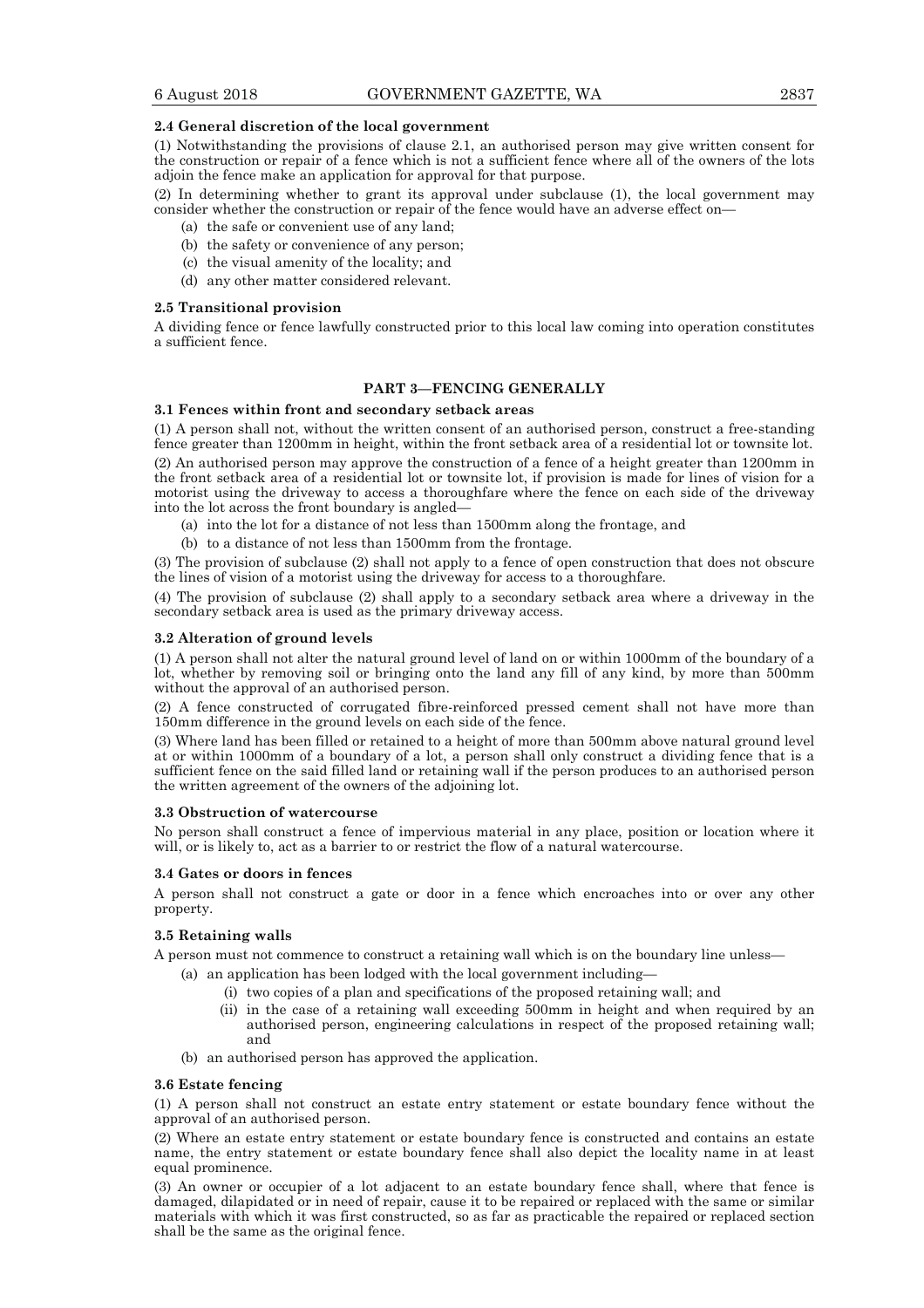#### **3.7 Maintenance of fences**

An owner or occupier of a lot on which a fence is constructed shall maintain the fence in good condition and suitably enclosed so as to prevent it from becoming damaged, dangerous, dilapidated, unfit for purpose or unsightly.

#### **3.8 Fences across rights-of-way, public access ways or thoroughfares**

A person must not construct or maintain a fence or obstruction of a temporary or permanent nature across any right-of-way, public access way or thoroughfare so as to impede or prevent use of those facilities in the manner for which they are intended and constructed without the approval of an authorised person.

## **PART 4—FENCING MATERIALS, SCREENING AND MAINTENANCE**

#### **4.1 Prohibited materials**

A person must not construct a fence which is comprised, in whole or in part of spikes, broken glass, jagged materials, barbed wire, razor wire, asbestos or any other dangerous material except to the extent provided for in Part 5.

#### **4.2 Pre-used fencing materials**

(1) A person shall not construct a boundary fence, dividing fence or estate fence from pre-used materials without the approval of an authorised person.

(2) Where an authorised person approves the use of pre-used materials, the materials shall be structurally fit for the purpose, and comply with any conditions imposed by an authorised person.

(3) Conditions for use of pre-used fencing materials may include but are not limited to—

- (a) painting;
- (b) treated;
- (c) specific use or placement; and
- (d) upgrading.

#### **4.3 Approved materials**

Subject to clause 4.2, a person shall only construct a dividing fence or boundary fence from materials specified in the Schedules of this local law, unless otherwise approved or required by an authorised person.

#### **4.4 Screening**

(1) Screening may be fixed to a sufficient fence that is compliant with Schedule 1 which is consistent with the colours, materials and specification of that sufficient fence.

(2) Screening is not to be affixed to a fence so that the maximum height exceeds 2.1m.

(3) Screening affixed to a fence shall be installed and maintained in accordance with the manufacturer's specifications and not compromise the structural integrity of a fence.

## **PART 5—RESTRICTED FENCING**

#### **5.1 Barbed wire fencing**

(1) An owner or occupier of a residential lot shall not affix or allow to remain any barbed wire on any fence bounding that lot.

(2) An owner or occupier of a townsite lot, rural lot or rural residential lot shall not place or affix barbed wire upon a fence on that lot where the fence is adjacent to a thoroughfare or other public place unless the barbed wire is fixed to the top or the side of the fence posts furthest from the thoroughfare or other public place.

(3) An owner or occupier of a commercial lot, industrial lot or special use lot shall not construct or affix to any fence bounding that lot any barbed wire unless—

- (a) the wire or material are attached on posts vertically or at an angle of 45 degrees; and
- (b) the bottom row of wire or other materials is not less than 2000mm above the ground level.

(4) If the posts which carry the barbed wire or other materials referred to in subclause (3) are angled towards the outside of the lot bounded by the fence, the face of the fence must be set back from the lot boundary a sufficient distance to ensure that the angled posts, barbed wire or other materials do not encroach onto or over adjoining land.

#### **5.2 Electrified fencing**

(1) An owner or occupier of a lot shall not construct or use an electrified fence on that lot without first obtaining approval of an authorised person.

(2) Notwithstanding subclause (1), approval is not required for an electrified fence if—

- (a) constructed on a rural lot or rural residential lot;
- (b) for the purpose of animal control;
- (c) installed in accordance with the manufacturer's specifications; and
- (d) which is not the dividing fence with a residential lot, townsite lot or special use lot.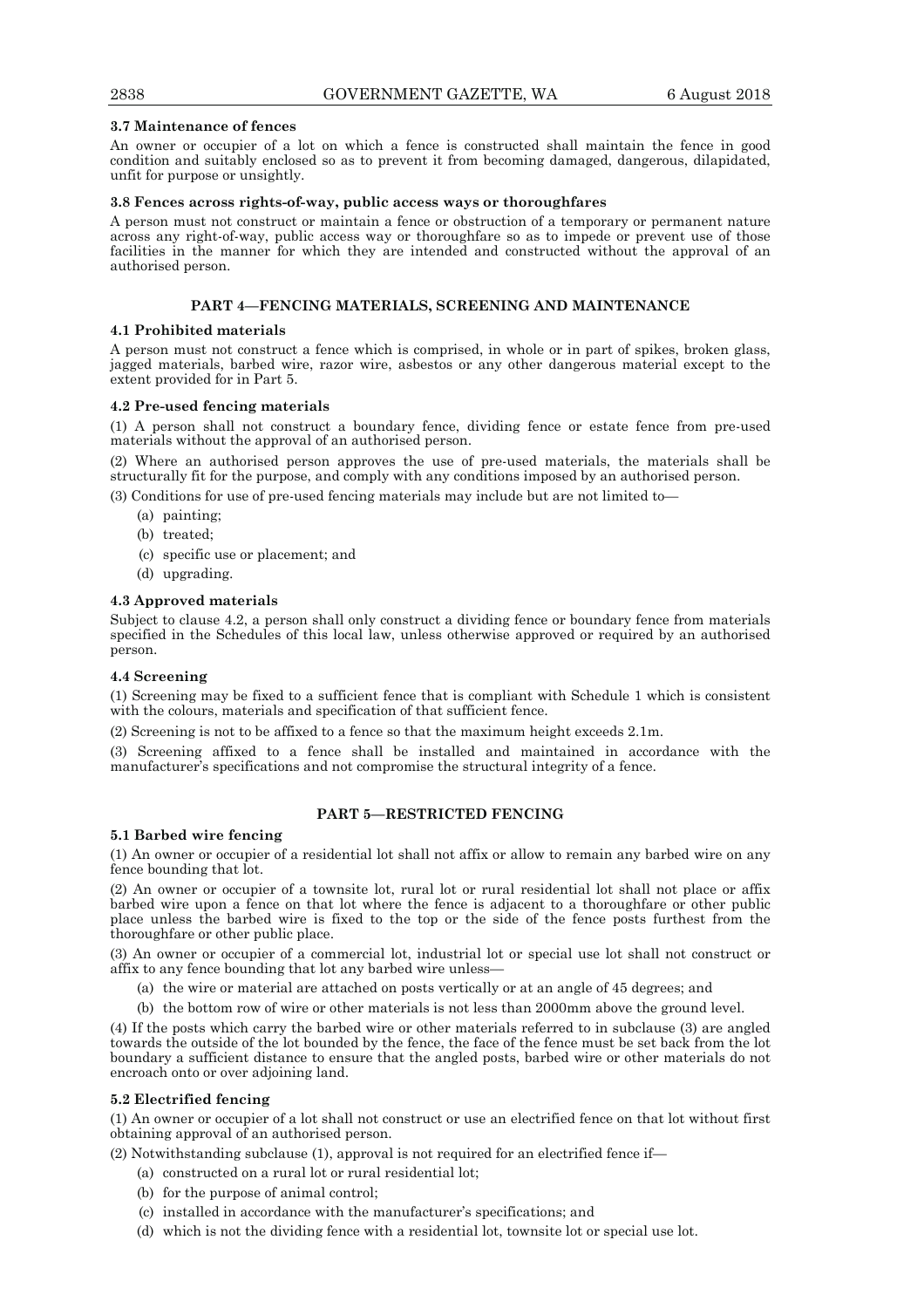(3) An electrified fence for the purpose of security must not be present on a lot unless it complies with *AS/NZS 3016:2002 Electrical Installations—Electric Security Fences*, as amended from time to time, and which is available for viewing free of charge at the Shire of Morawa Administration Centre.

(4) Approval to have and use an electrified fence for the purpose of security shall not be issued—

- (a) in respect of a lot which is or which abuts a residential lot or townsite lot; and
- (b) unless provision is made so as to enable the fence to be rendered inoperable during the hours of business operations, if any, on the lot where it is constructed.

#### **5.3 Razor wire fencing**

(1) An owner or occupier of a lot shall not construct a fence wholly or partly of razor wire on that lot without first obtaining approval under subclause (2).

(2) Approval to have a fence constructed wholly or partly of razor wire shall not be issued—

- (a) in respect of a lot which is or which abuts a residential lot or townsite lot;
- (b) if the fence is within 3m of the boundary of the lot; or
- (c) where any razor wire used in the construction of the fence is less than 2000mm or more than 2400mm above the ground level.

## **PART 6—APPROVALS**

## **6.1 Application for approval**

(1) An owner of a lot may apply to the local government for approval of any discretionary matter contained within this local law.

(2) An application for approval under this local law shall—

- (a) provide all necessary documentation and information required for a decision;
- (b) provide two copies of a plan and specifications of the proposed;
- (c) engineering certification of structural or electrical engineering specifications, if required;
- (d) be signed by the owner of the lot;
- (e) be forwarded to the CEO together with any set fee; and
- (f) be in the form determined by the local government from time to time.

(3) An authorised person may require an applicant to provide additional information reasonably related to an application before determining an application for approval.

(4) An authorised person may refuse to consider an application for approval which is not in accordance with subclauses (2) and (3).

#### **6.2 Decision on application for approval**

- (1) An application submitted to the local government under this local law may be—
	- (a) approved by an authorised person;
	- (b) approved by an authorised person subject to conditions as the authorised person sees fit; or
	- (c) rejected by an authorised person.

(2) In determining whether to grant its consent to the construction or installation, an authorised person may consider, in addition to any other matter that it is authorised to consider, whether the construction or retention of the fence would have an adverse impact on—

- (a) the safe or convenient use of any land;
- (b) the safety or convenience of any person; or
- (c) the visual amenity of the streetscape or neighbouring properties.

(3) An authorised person may by written notice amend a condition imposed under subclause (1)(b) at any time.

(4) An amendment under subclause (3) is effective from the date specified in the notice.

(5) If an authorised person approves an application for approval, it is to give written notice of the approval and any conditions applied, to the applicant.

(6) If an authorised person refuses to approve an application for approval, it is to give written notice of that refusal and the reasons for the decision to the applicant.

#### **6.3 Compliance with approval**

Where an application for approval has been approved under clause 6.2, the applicant and the owner or occupier of the lot to which the approval relates, shall comply with the terms and any conditions of that approval.

#### **6.4 Cancellation of an approval**

An authorised person may cancel an approval if—

- (a) the owner or occupier requests an authorised person to do so;
	- (b) the fence to which the approval applies has been demolished and is not rebuilt for a period of 6 months;
	- (c) the circumstances have changed in such a way that an approval for the fence could no longer be granted under the local law;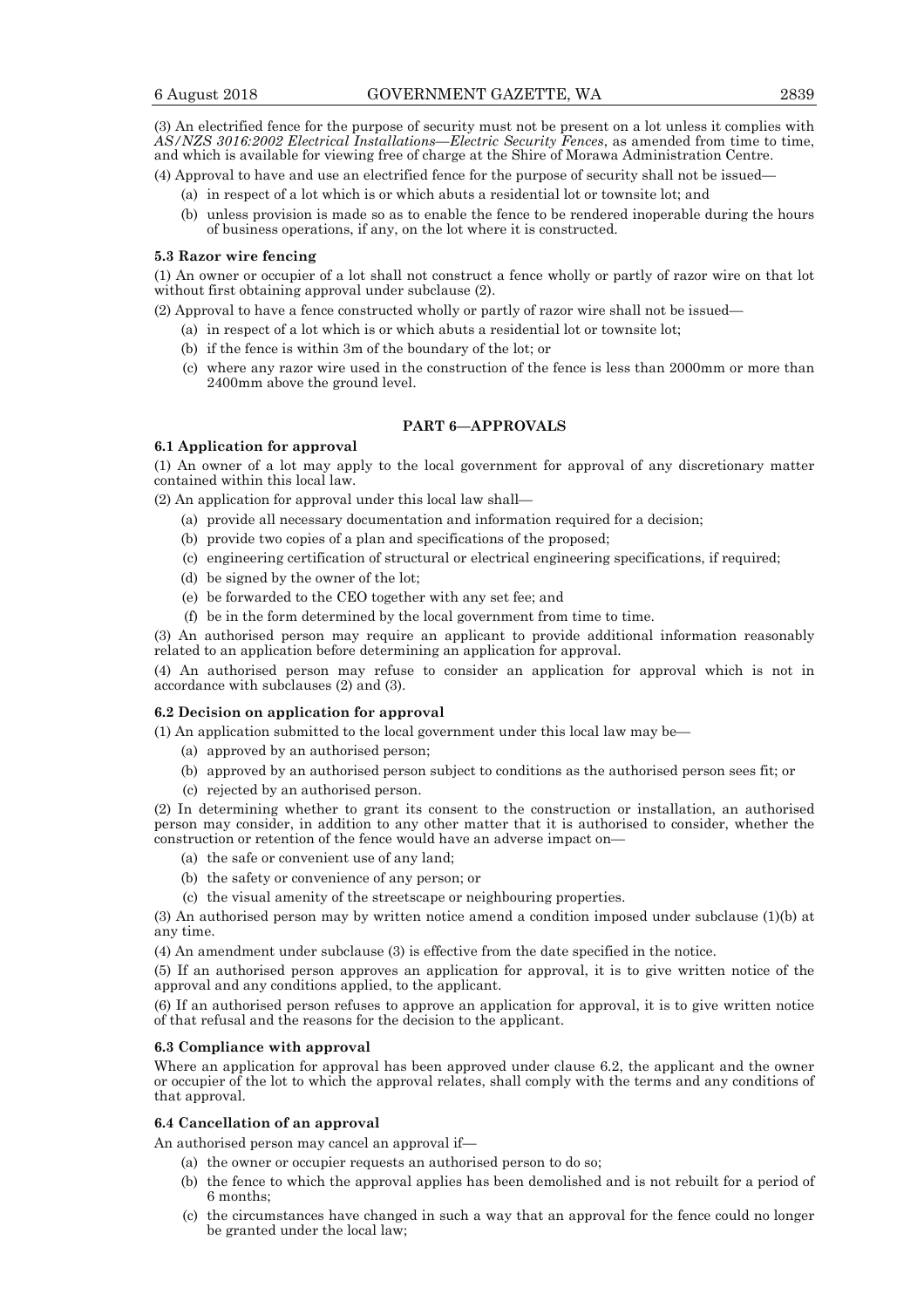## 2840 GOVERNMENT GAZETTE, WA 6 August 2018

- (d) the owner or occupier fails to comply with a condition of the permit or breaches a provision of this local law in respect of the fence; or
- (e) the owner or occupier fails to comply with a notice of breach issued under clause 8.1.

## **6.5 Duration of approval**

(1) Unless otherwise stated in the form of approval, an approval granted under this local law transfers with the lot to which it relates and is deemed to transfer to each successive owner or occupier of the lot to which the approval applies.

(2) Where an approval is transferred under subclause (1), the successive owner or occupier may apply to an authorised person for written confirmation of this transfer.

(3) For the avoidance of doubt, approval granted under this local law may be relied upon by any subsequent owner or occupier of the lot, and may be enforced against them by the local government.

## **PART 7—OBJECTIONS AND REVIEW**

## **7.1 Objections and review**

Where an authorised person exercises a discretion pursuant to this local law, an affected person has a right of objection and appeal under Division 1 of Part 9 of the *Local Government Act 1995*.

## **PART 8—ENFORCEMENT**

## **8.1 Notices of breach**

(1) Where a breach of any provision of this local law has occurred in relation to a fence on a lot, an authorised person may give a notice of breach in writing to the owner or occupier of that lot.

(2) A notice of breach shall—

- (a) specify the provision of this local law which has been breached;
- (b) specify the particulars of the breach; and
- (c) state that the owner or occupier is required to remedy the breach within the time specified in the notice.

(3) An owner or occupier given a notice of breach shall comply with the terms of the notice and remedy the breach within the time specified in the notice.

(4) Should an owner or occupier fail to comply with a notice, an authorised person may enter upon the lot to which the notice relates and remedy the breach, and may recover the expenses of doing so from the owner or occupier of the lot, as the case may be, in a court of competent jurisdiction.

(5) The provisions of this clause are subject to section 3.25 and item 12 of Division 1 of Schedule 3.1 of the *Local Government Act 1995* and any power of entry exercised by the local government under this local law is subject to Part 3, Division 3 of the *Local Government Act 1995*.

## **8.2 Offences and penalties**

(1) A person who fails to do anything required or directed to be done under this local law, or who does anything which under this local law that person is prohibited from doing, commits an offence.

(2) Any person who commits an offence under this local law is liable, upon conviction to a penalty not exceeding \$5,000, and if the offence is of a continuing nature, to an additional penalty not exceeding \$500 for each day or part of a day during which the offence has continued.

## **8.3 Modified penalties**

The amount appearing in the final column of Schedule 4 directly opposite a prescribed offence in that Schedule is the modified penalty for that prescribed offence.

## **8.4 Form of notices**

For the purposes of this local law—

(1) the form of the infringement notice referred to in section 9.17 of the *Local Government Act 1995* is to be in the form of Form 2 in Schedule 1 of the *Local Government (Functions and General) Regulations 1996*; and

(2) the form of the withdrawal of infringement notice referred to in section 9.20 of the *Local Government Act 1995* is to be in the form of Form 3 in Schedule 1 of the *Local Government (Functions and General) Regulations 1996*.

## ———— **SCHEDULE 1—SUFFICIENT FENCE—RESIDENTIAL AND TOWNSITE LOTS**

[Clause 2.2(a)]

Each of the following is a sufficient fence on residential and townsite lots—

- (a) except with respect to the front setback area for which there is no minimum height but which is subject to clause 3.1; and
- (b) where constructed to an average height of 1800mm.

## **1. Timber fence**

(1) Any type of professionally manufactured timber fence, constructed in accordance with the manufacturer's specifications.

(2) A dense brushwood constructed in accordance with the manufacturer's specifications.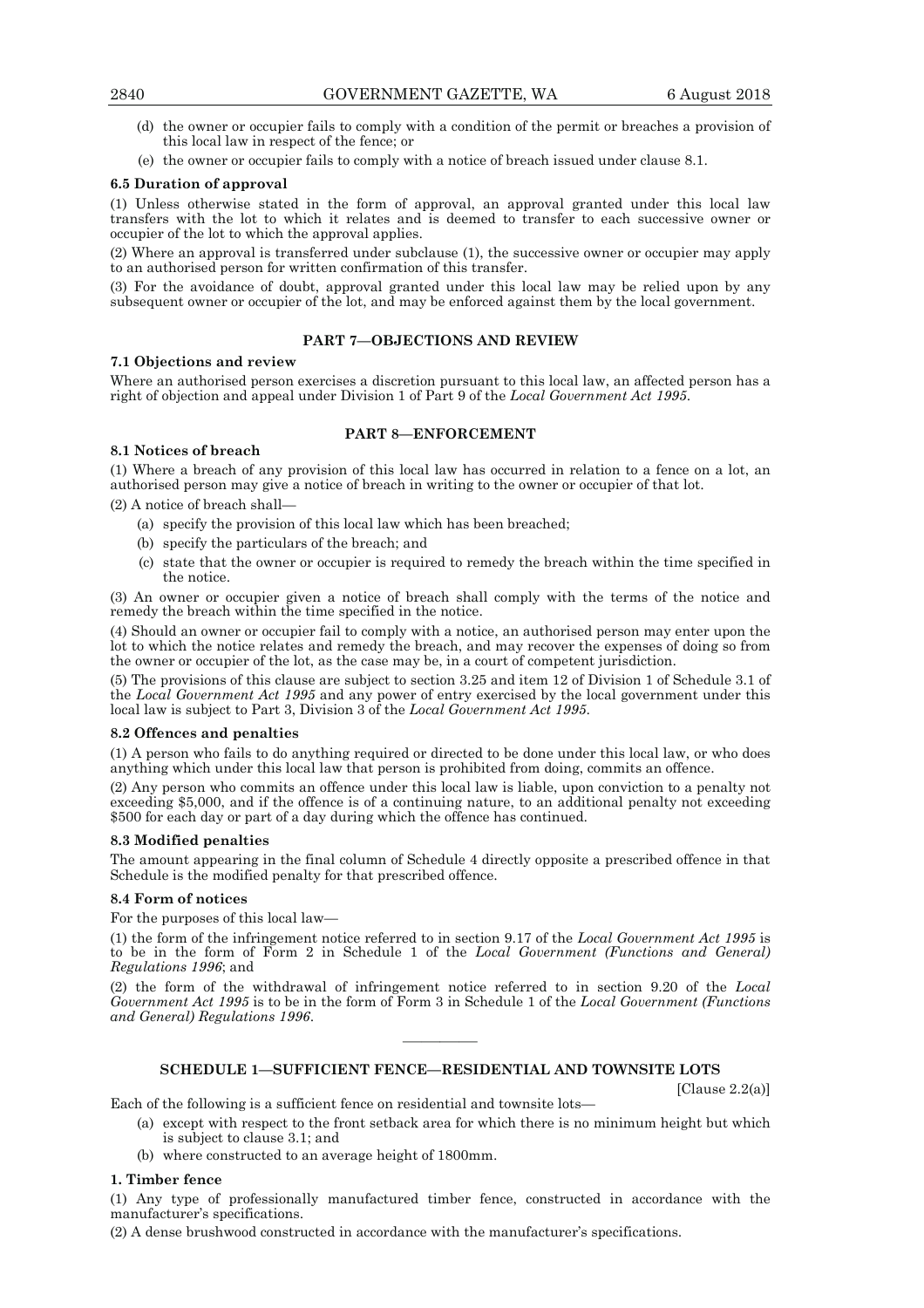(3) A timber fence constructed as follows—

- (a) corner posts to be 125mm x 125mm x 2 400mm and intermediate posts to be 125mm x 75mm x 2400mm spaced at 2400mm centres;
- (b) corner posts to be strutted two ways with 100mm x 50mm x 450mm sole plates and 75mm x 50mm struts;
- (c) intermediate posts to be doubled yankee strutted with 150mm x 25mm x 450mm struts;
- (d) all posts to have tops with a 60mm weather cut and to be sunk at least 600mm into the ground;
- (e) rails to be 75mm x 50mm with each rail spanning 2 bays of fencing double railed or bolted to each post with joints staggered; and
- (f) the fence to be covered with 75mm x 20mm sawn pickets, 1800mm in height placed 75mm apart and affixed securely to each rail.

#### **2. Corrugated fence**

(1) Any fence constructed of corrugated fibre reinforced pressed cement sheet fence or steel sheeting fence in accordance with the manufacturer's specifications.

(2) A fence constructed of corrugated fibre reinforced pressed cement or steel sheeting constructed to manufacturer's specifications or which satisfies the following specifications—

- (a) a minimum in-ground length of 25 per cent of the total length of the sheet, but in any case shall have a minimum in-ground depth of 600mm;
- (b) the total height and depth of the fence to consist of a single continuous fibre reinforced cement or steel sheet; and
- (c) the sheets to be lapped and capped with extruded snap-fit type capping in accordance with the manufacturer's specifications.

#### **3. Brick, stone or concrete fence**

Any type of brick stone or concrete fence that—

- (a) is constructed in accordance with the Building Code, finished plumb, true and level and appropriately jointed, cleaned and of good general appearance.
- (a) has footings having a minimum of 225mm x 150mm concrete 15MPa or 300mm x 175mm brick laid in cement mortar;
- (b) fences to be offset a minimum of 200mm at maximum 3000mm centres or 225mm x 100mm engaged piers to be provided at maximum 3000mm centres; and
- (c) expansion joints in accordance with the manufacturer's specifications.

#### **4. Composite fence**

(1) A composite fence which satisfies the following specifications for the brick construction—

- (a) brick piers shall have a minimum of 345mm x 345mm at 1800mm centres bonded to a minimum height base wall of 514mm;
- (b) each brick pier shall be reinforced with one R10 galvanised starting rod 1 500mm high with a 250mm horizontal leg bedded into a 500mm x 200mm concrete footing and set 65mm above the base of the footing. The top of the footing shall be 1 course (85mm) below ground level;
- (c) the minimum ultimate strength of brickwork shall be 20MPa. Mortar shall be a mix of 1 part cement, 1 part lime and 6 parts sand;
- (d) the ground under the footings is to be compacted to 6 blows per 300mm and checked with a standard falling weight penetrometer; and
- (e) control joints in brickwork shall be provided with double piers at a maximum of 6 metre centres;
- (2) Notwithstanding paragraphs (1)(a) and (b), a composite fence may be constructed so that—
	- (a) brick piers of a minimum 345mm x 345mm x 2700mm centres bonded to the base wall;
	- (b) each pier shall be reinforced with two R10 galvanised starting rods as previously specified, and
	- (c) all other requirements are as previously specified.

## **SCHEDULE 2—SUFFICIENT FENCE—COMMERCIAL, INDUSTRIAL AND SPECIAL USE LOTS**

————

[Clause 2.2(b)]

Each of the following is a sufficient fence on commercial and industrial lots—

(1) A fence constructed of galvanized or PVC coated—

- (a) rail-less link;
	- (b) chain; or
	- (c) steel mesh.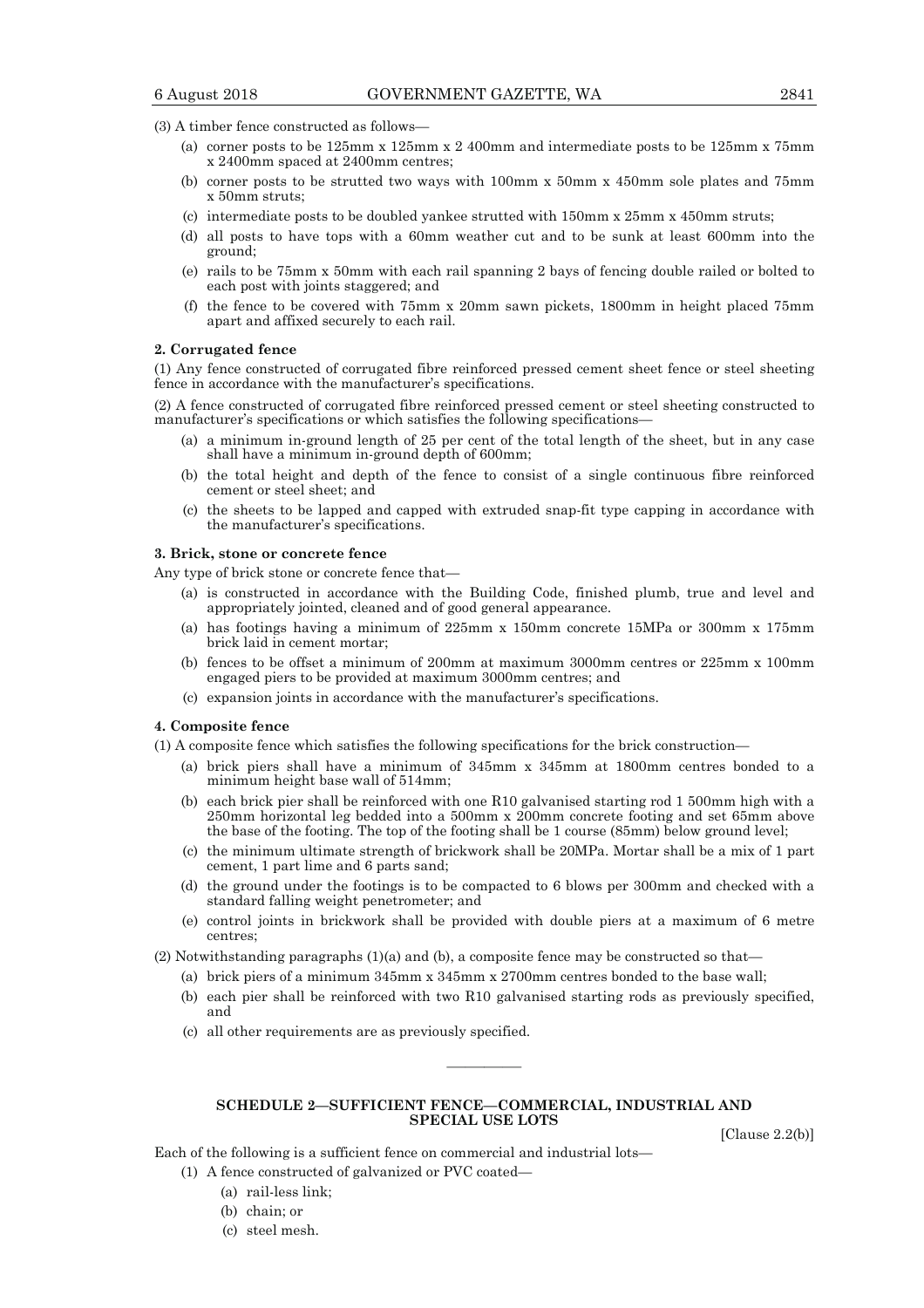- (2) A fence constructed in accordance with clause (1) shall be constructed in accordance with the following specifications—
	- (a) to a height of 2000mm;
	- (b) corner posts to be a minimum of 50mm nominal bore x 3.5mm and with footings of a 225mm diameter x 900mm;
	- (c) intermediate posts to be minimum 37mm nominal bore x 3.15mm at maximum 4 metre centres and with footings of a 225mm diameter x 600mm;
	- (d) struts to be minimum 30mm nominal bore x 3.15mm fitted at each gate and two at each corner post and with footings 225mm x 600mm;
	- (e) cables to be affixed to the top, centre and bottom of all posts and to consist of two or more 3.15mm wires twisted together or single 4mm wire;
	- (f) galvanised link mesh wire to be 2000mm in height and constructed of 50mm mesh 2.5mm galvanised iron wire and to be strained, neatly secured and laced to the posts and affixed to cables;
	- (g) vehicle entry gates shall provide an opening of not less than 3.6 metres and shall be constructed of 25mm tubular framework with one horizontal and one vertical stay constructed of 20mm piping and shall be covered with 50mm x 2.5mm galvanised link mesh strained to framework; and
	- (h) gates shall be fixed with a drop bolt and locking attachment.
- (3) A fence constructed in accordance with paragraph (2) may have up to 3 strands of plain or barbed wire, none being less than 1800mm above ground level, not more than 2400mm above ground level
- (4) Fences constructed in accordance with Schedule 1.

#### **SCHEDULE 3—SUFFICIENT FENCE—RURAL AND RURAL RESIDENTIAL LOTS**

————

[Clause 2.2(c)]

[Clause 8.3]

Each of the following is a sufficient fence on rural and rural residential lots—

- (1) In the case of a non-electrified fence, a fence of posts and wire construction, the minimum specifications for which are—
	- (a) wire shall be—
		- (i) high tensile wire and not less than 2.5mm; and
		- (ii) a minimum of seven wires shall be used, generally with the lower wires spaced closer together than the higher wires so as to prevent smaller stock passing through, and connected to posts in all cases;
	- (b) posts shall be of indigenous timber or other suitable material including—
		- (i) timber impregnated with a termite and fungicidal preservative, and not less than 1650mm long x 50mm diameter at small end if round or 125mm x 60mm if split or sawn;
		- (ii) standard iron star pickets; or
		- (iii) concrete;
	- (c) posts to be set minimum 400mm in the ground and 1200mm above the ground; and
	- (d) strainer posts shall be—
		- (i) not less than 2250mm long and 50mm diameter at the small end (tubular steel to be 50mm in diameter);
		- (ii) cut from indigenous timber or other suitable material; and
		- (iii) placed a minimum of 1000mm in the ground.
- (2) An electrified fence having five wires only is a sufficient fence if constructed generally in accordance with clause (1).

| Item           | Clause | Nature of offence                                                                                              | Modified<br>penalty |
|----------------|--------|----------------------------------------------------------------------------------------------------------------|---------------------|
|                | 2.1    | Construction of a dividing fence or boundary fence on a lot that is<br>not a sufficient fence without approval | 200                 |
| $\overline{2}$ | 3.1    | Construction of a non-compliant fence within setback area<br>without approval                                  | 200                 |
| 3              | 3.2(1) | Alteration of ground levels without approval                                                                   | 500                 |

## **SCHEDULE 4—PRESCRIBED OFFENCES**

————